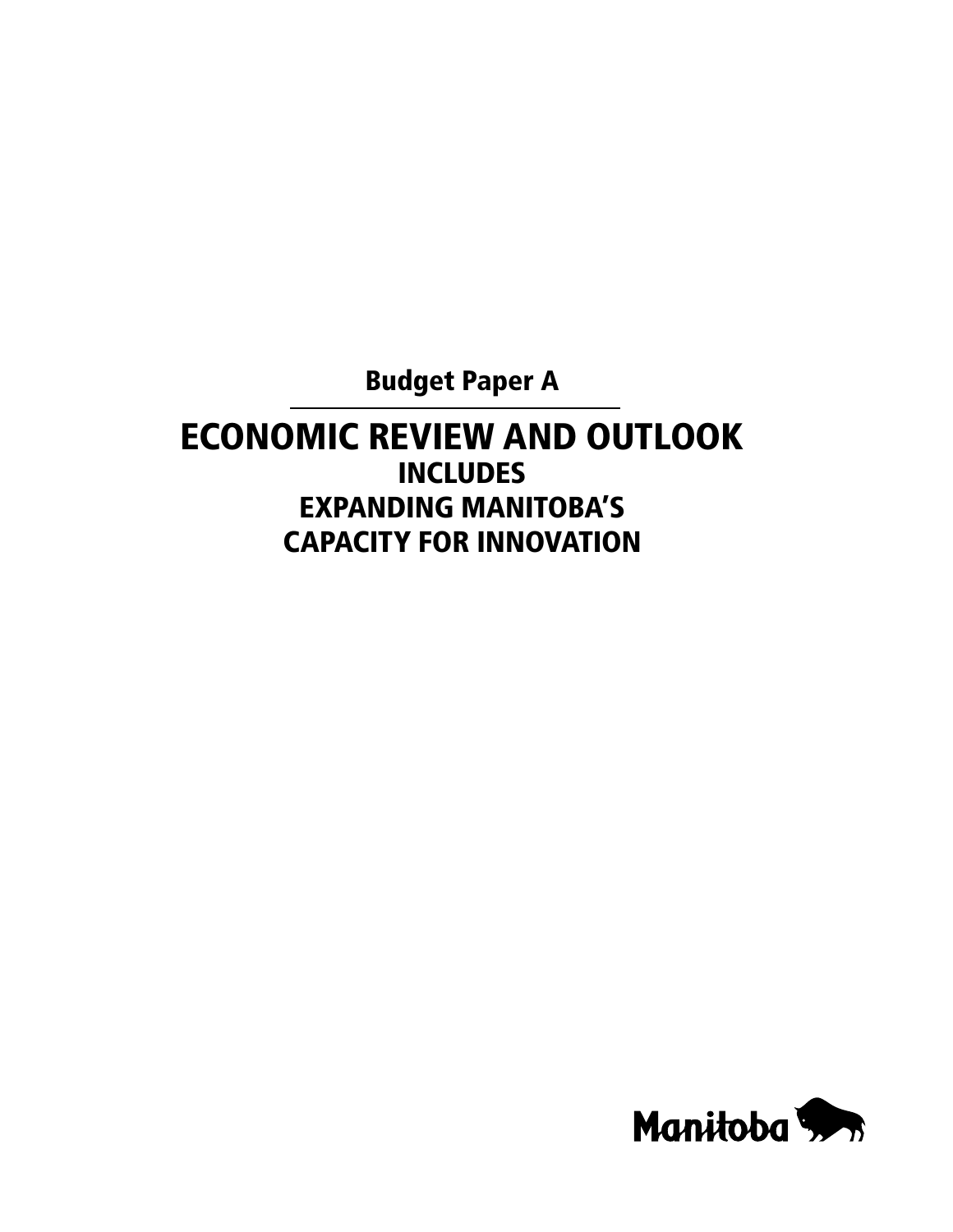## **ECONOMIC REVIEW AND OUTLOOK**

| <b>CONTENTS</b> |  |
|-----------------|--|
|                 |  |
|                 |  |
|                 |  |
|                 |  |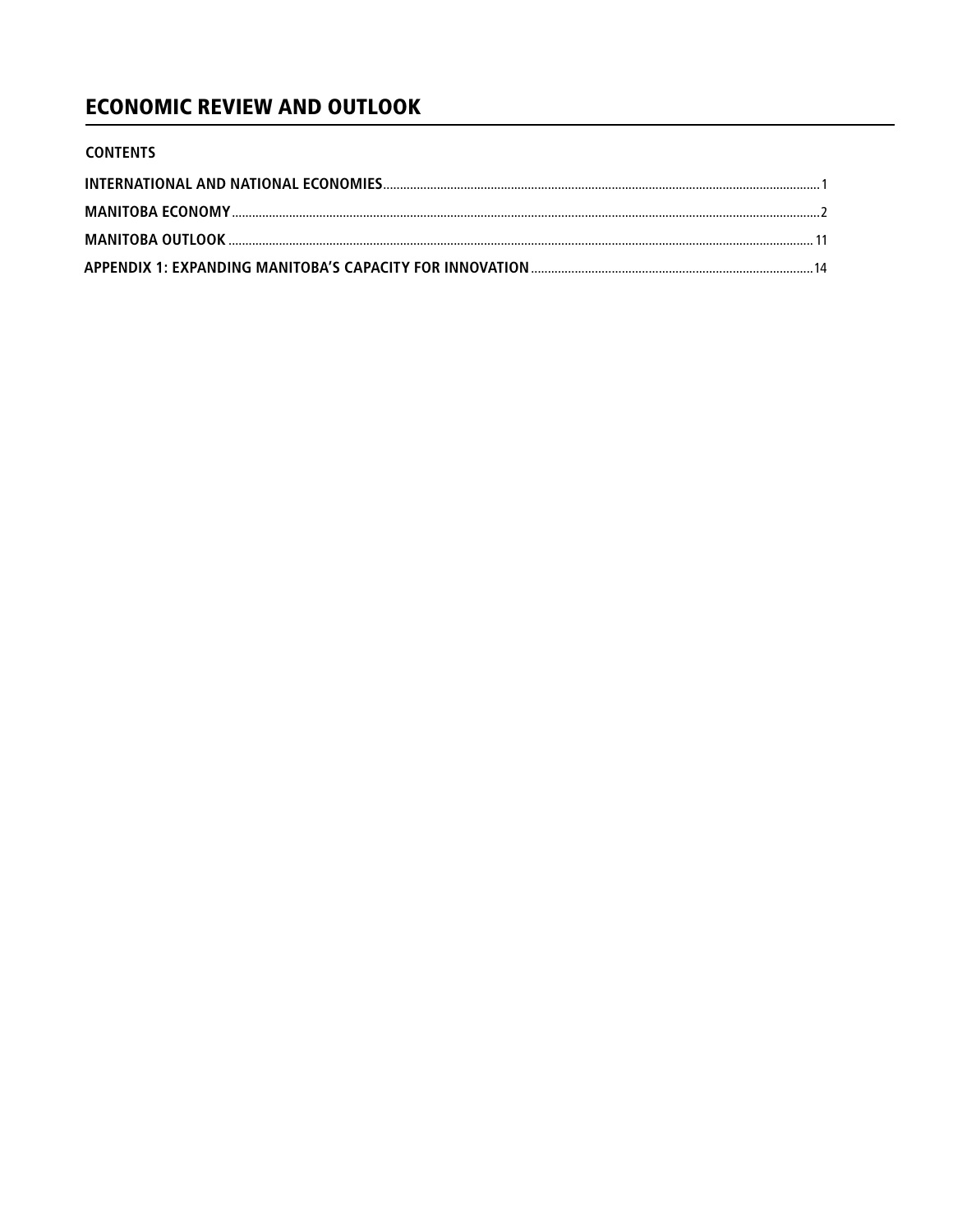#### **INTERNATIONAL AND NATIONAL ECONOMIES**

Global economic growth is proceeding at a relatively strong pace, fueled by improved financial market conditions and accommodative fiscal and monetary policies in advanced economies. The International Monetary Fund estimated world output had bounced back to 5.0% growth in 2010 after contracting by 0.6% in 2009. With an expected transition from fiscal stimulus programs to increasing private sector investment spending, world growth is expected to moderate to 4.4% and 4.5% in 2011 and 2012, respectively.

The pace of global growth in 2010, however, remains uneven between advanced economies (3.0%) and developing Asia (9.3%). Several advanced economies, including the U.S., continue to experience above average levels of unemployment while some European countries are dealing with elevated sovereign debt default concerns. Developing Asia, especially China and India, is experiencing significant growth in domestic demand and corresponding inflationary pressure.

#### Real GDP Growth Forecasts, 2010 to 2012



The Canadian economy fared much better than other advanced economies during the global economic downturn but has grown in line with the

advanced economies in the recovery period. After contracting 2.5% in 2009, real national GDP growth rebounded 3.1% in 2010, slightly above the average growth estimated for advanced economies. The Canadian recovery was initially buoyed by strong residential investments, government spending, consumer spending, and export sales and followed by improvements in business capital investment. Final domestic demand rebounded to 4.4% growth in 2010 after contracting by 1.8% in 2009.

Incomes generated in Canada sharply improved in 2010, with nominal GDP accelerating to 6.2% growth, the best performance since 2005 and up from a 4.5% contraction in the previous year. Labour income grew 4.0% after remaining flat in 2009, while corporate profits increased 18.4% compared to the 32.3% loss in 2009.  $\lim_{n \to \infty} \frac{1}{n}$ 

The Canadian economic recovery in 2010 was relatively broad based. The labour market rallied over 18 months to recover the number of jobs lost during the downturn. As a result, the unemployment rate improved from 8.3% in 2009 to 8.0% in 2010. A gradual pick-up in demand from U.S. and overseas markets lifted Canadian merchandise exports to 11.7% in 2010, up from a 26.5% decline in the previous year. Manufacturing sales also rebounded 8.9% in 2010 after a 17.7% drop in 2009. Capital investment spending strengthened in both public and private sectors, jumping 10.3% in 2010 after declining 12.2% in 2009.

With demand from developing Asia remaining firm, commodity prices sharply turned around in 2010 with gold and copper prices setting records at \$1,225US an ounce and \$3.42US per pound, respectively. West Texas Intermediate oil price increased to average \$79.43US per barrel in 2010, up from \$61.69US per barrel in 2009. Higher commodity prices coupled with a 75 basis point increase in interest rates, lifted the average value of the Canadian dollar vis-à-vis the U.S. currency to \$0.971US in 2010, up from \$0.876US in 2009.

The momentum in private investment spending and export sales in the fourth quarter of 2010 bodes well for growth in 2011. According to the Bank of Canada, Canadian companies, bolstered by strong financial positions, are expected to increase investment spending in 2011. The renewal of tax cuts and other fiscal and monetary stimulus measures announced in the U.S. is expected to shore up American growth and, in turn, support Canadian exports.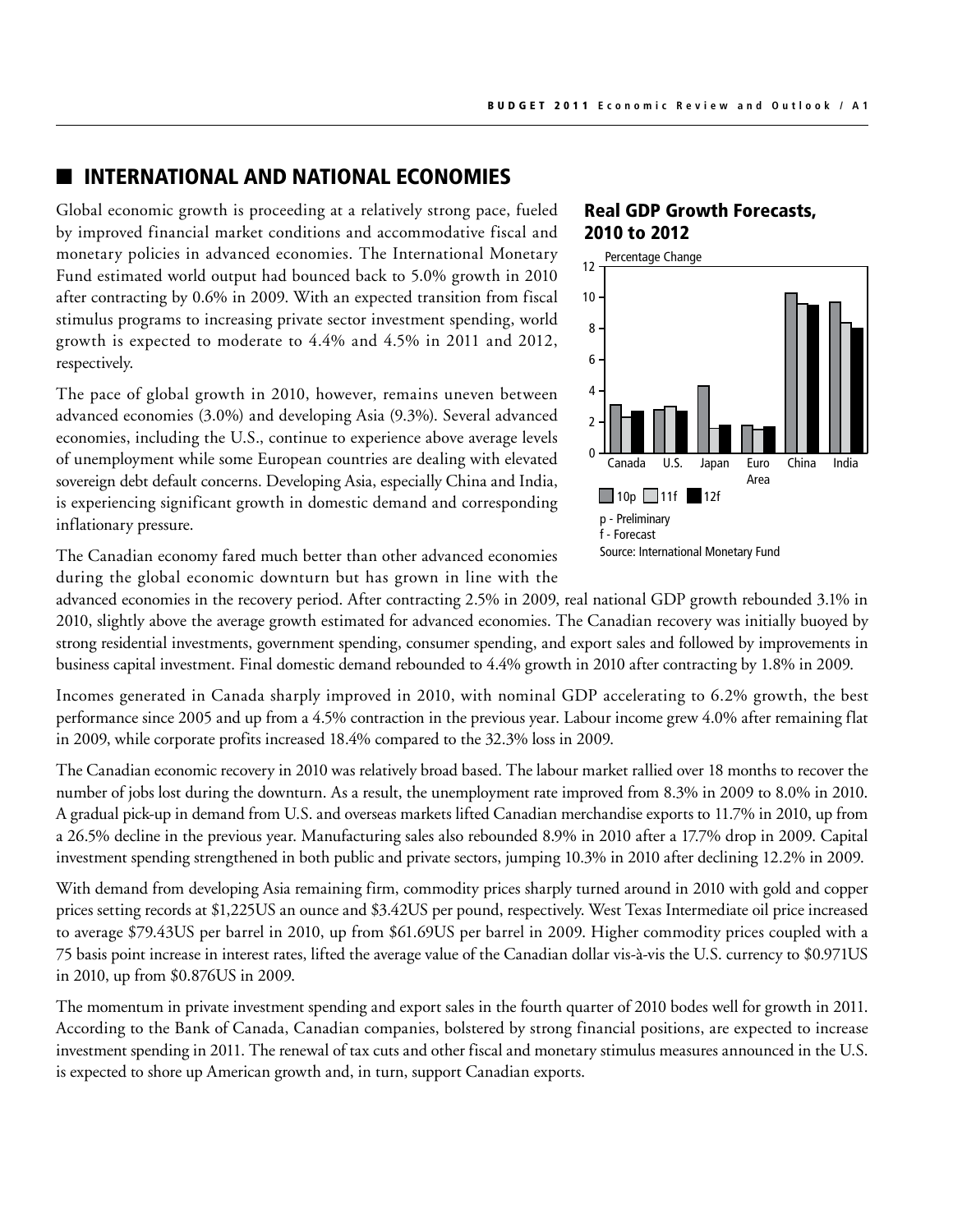Canadian household balance sheets remain increasingly stretched and are not expected, in the near term, to be further supported by rapid house price gains which will moderate consumer spending.

With a rebalancing of growth focusing on business investments and export sales, the Bank of Canada projects 2.4% growth in 2011 and 2.8% growth in 2012. Several risks and challenges remain, including volatile commodity markets, sovereign debt concerns, continued appreciation of the Canadian dollar and slow growth in several advanced economies.

#### **MANITOBA ECONOMY**

Manitoba was well positioned to enter a period of global economic slowdown with a diversified economy, stable growth in domestic demand and broadening export markets. As a result, Manitoba fared better than other economies in 2009. According to Statistics Canada, Manitoba was the only provincial economy not to experience a decline in real economic activity in 2009. This compares favourably to the 2.5% decline in national economic growth and a 0.6% decline in world output.

Over the last five years, Manitoba has outpaced national growth by posting the strongest average annual growth among provinces. In addition, over the last 10 years, growth in economic activity has been among the most stable in Canada. This reflects some of Manitoba's structural advantages, including a diverse industrial base, balanced exports to interprovincial and global markets, relatively healthy household balance sheets, and an increasingly engaged labour force.

With a global recovery under way, Manitoba's growth has proceeded at a modest pace. Since Manitoba's economic activity slowed the least in 2009, the province had less ground to recover in 2010. Accordingly, the Manitoba Bureau of Statistics' (MBS) preliminary estimate shows real economic growth advancing at 2.5% in 2010, below the national growth of 3.1%. MBS also estimated a 0.1% decline in Manitoba's growth in 2009. Over two years, Manitoba advanced 2.4% while Canada advanced 0.5%.

#### Real GDP, Average Annual Growth, 2005 to 2010f



Manitoba Finance, survey of economic forecasters

A key factor underlying economic momentum in the province is population growth. The province has benefited from a significant boost in population through both higher levels of immigration and a reduction in net interprovincial out-migration. In 2010, immigration accelerated to over 15,800 persons, the largest influx since 1946, while interprovincial outmigration averaged 2,421, well below the five-year average of 5,126 persons.

Despite an increase in consumer activity, prices remained in check. Overall, consumer prices in Manitoba rose 0.8% in 2010, the lowest among provinces and below the national 1.8% increase.

Manitoba's **manufacturing sector** is diverse and stable, generating about 11% of provincial GDP and forms an important part of the economic structure of the provincial economy. Manufacturing is Manitoba's largest industrial sector.

The global recession, currency appreciation, increased international competition, credit market conditions and labour shortages are some of the recent factors affecting the manufacturing industry in Canada. As a result, manufacturing sales in all provinces have not returned to the pre-recession record set in 2008. While all provinces faced these challenges to some degree,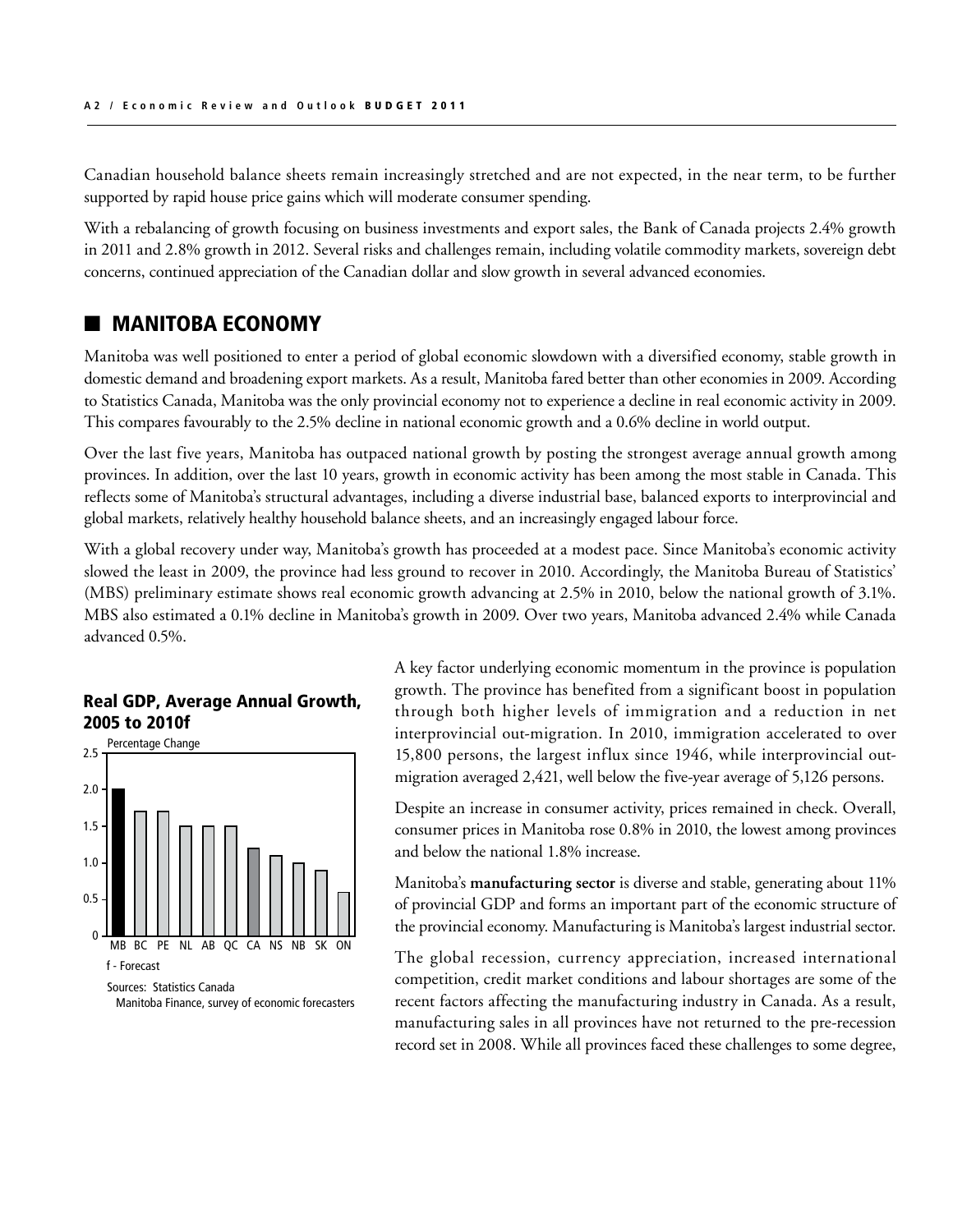manufacturing sales by Manitoba producers outperformed national sales for nine of the past 10 years.

Manitoba manufacturers were later to both experience a sales downturn and to start the recovery period. Among provinces, the impact on sales was also mild in Manitoba in percentage terms. Due to the timing, Manitoba's manufacturers did not experience as significant a decline in 2009 as in other provinces. Manitoba ranked second strongest overall despite a 10.7% decline in sales receipts, better than the Canadian decline of 17.7%. However, the later rebound in 2010 has resulted in a 1.7% decline in annual sales for Manitoba compared to an 8.9% increase for Canada.

Over the last year, Manitoba sales have significantly improved, increasing 9.1% in the fourth quarter of 2010 compared to the fourth quarter of 2009 (see chart). In contrast, national sales increased 7.2%. The recent increase in manufacturing sales is broad based with most sub-industries showing double digit year-over-year quarterly growth, including primary metals (22%), chemicals (19%), plastics and rubber (19%), transportation equipment (18%) and machinery and equipment (12%).

Corresponding to an increase in sales, employment and labour income in manufacturing rebounded over the past year. Statistics Canada reported a three-month average of 70,200 jobs in Manitoba's manufacturing sector in March 2011, up from an average of 60,100 jobs 12 months earlier. Labour income increased 5.6% in the fourth quarter of 2010 compared to a year ago.

The momentum in the manufacturing sector in the latter half of 2010 points to an improving outlook for 2011 as steady demand from other provinces and developing Asia is supplemented by rebounding activity in the U.S. and Europe.

**Agriculture** is an important part of the Manitoba economy, with significant linkages to other sectors, including transportation, storage, food processing, retailing and agricultural equipment manufacturing. It makes up 5% of GDP, supporting more than 25,000 jobs.

Agriculture production was mixed in 2010. Crop production sharply declined due to excessive moisture conditions while domestic value-added livestock processing sharply increased as live exports are progressively being constrained by market conditions and regulations.

Farm cash receipts were over \$4.8 billion for the third consecutive year in 2010, although they slipped 1.3% from 2009. Despite the drop, Manitoba receipts outperformed Canada's 1.7% decline. Receipts for crops fell 5.3% in 2010, while livestock gained 7.1%. Direct payments declined 7.0% (insurance, producer support programs, etc). For crops, wheat receipts were down 21.7%,

#### Industrial Shares of Manitoba GDP, 2010p



#### Manitoba Manufacturing Sales, Quarterly Year-over-year Change

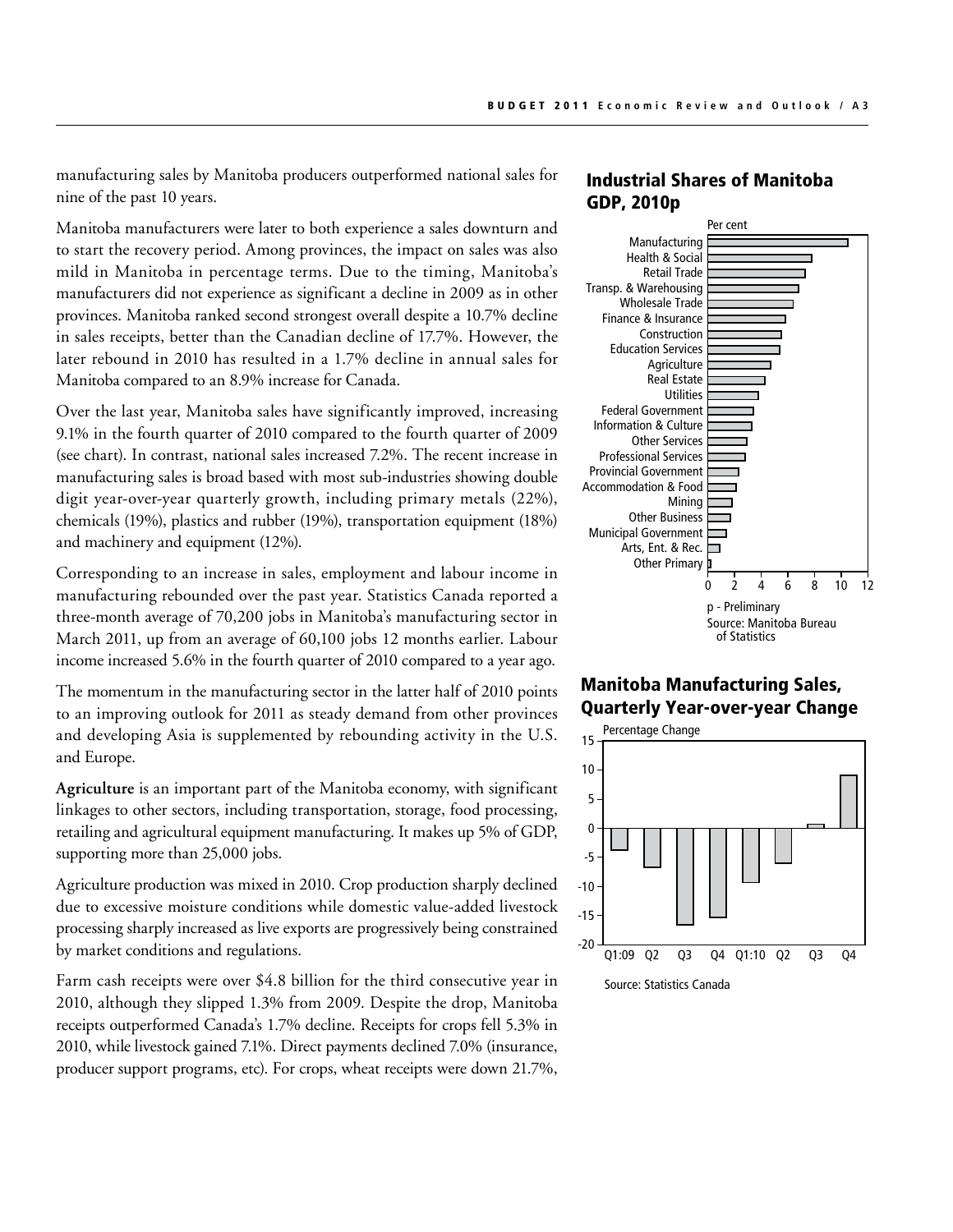

## Manitoba Farm Cash Receipts

Manitoba Agricultural Price Index



while oilseeds cash receipts (mainly canola) increased 6.6%. Receipts for hogs were up 13.7% and cattle and calves increased 3.2%.

Crop prices fell 10.1% in 2010, although they partially recovered in the latter part of the year. The decline comes after a large run-up in prices in 2007 and 2008. Most of the decline was caused by the decline in prices for grains, which fell 18.7% (see chart). In contrast, livestock prices in 2010 continued to build on 2009 gains, increasing 10.5%, driven by a 17.9% increase in hog prices and bolstered by a 6.4% rise in prices for cattle and calves.

Given excessive precipitation last year, the volume of major crop production was down substantially in 2010, including wheat (-21%), canola (-22%), oats (-30%), and barley (-49%). Seeded and harvested areas were down for most crops compared to 2009 due to the excess moisture. Inventories of wheat, canola, oats and barley fell significantly and yields fell for all but one crop, soybeans. Soybean inventory increased 19.8%. A growing number of farmers have been planting soybeans in recent years as soybeans are tolerant of excess moisture. Production increased 35.6% in 2010 and doubled over the past four years. While precipitation limited the 2010 harvest for all other crops, soybeans had the highest proportion of its seeded area harvested. In 2010, soybean receipts surpassed barley, and exports gained 25.2%.

Market conditions in the livestock sector have been difficult in recent years, with producers facing declining prices, a high Canadian dollar, increased regulation in the U.S., and high feed and fuel costs. In 2010, however, prices improved and expenses declined. Domestic slaughter was up as exports continue to decline in part due to Country of Origin Labelling legislation required by the U.S., making it more difficult for Canadian exporters to sell into the American market.

The **mining sector** is Manitoba's second-largest primary industry. Mining offers among the highest wages across Manitoba industries and Manitoba is among Canada's most competitive mining jurisdictions. The sector grew 5.7% in real terms in 2010 and mining employment was 6,100, a 5.2% increase.

Manitoba's chief mining commodities include nickel, copper, zinc, gold and petroleum. Prices for these five commodities increased by double-digit rates in 2010, which led to a sharp 26.2% rise in total value of all mining production

to \$2.5 billion, despite a drop in the volume of nickel production.

Volume of output for Manitoba's most significant base metal, nickel, declined 6.1% in 2010 and zinc production was nearly and the contract of the contract of the contract of the contract of the contract of the contract of unchanged, falling 0.1%. However, gold and copper volumes partially offset these declines with increases of 11.5% and 8.0%, respectively. Gold production increased to 4.4 million grams, its highest level since 2004. Petroleum production was at record levels with a 16.8% increase.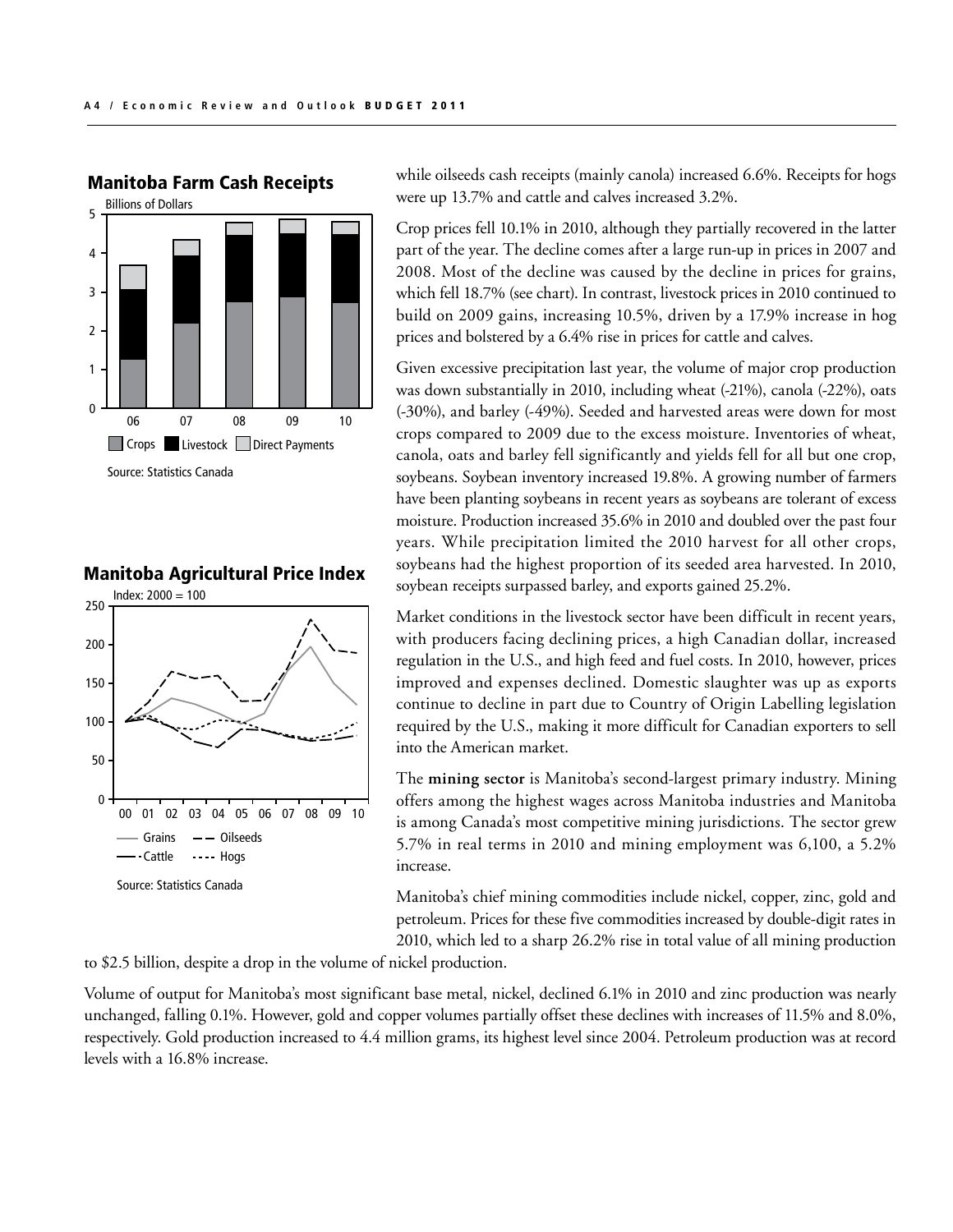Minerals exploration investment is estimated to be \$85.9 million in 2010, down 12.2% from 2009, but remains higher than pre-recession levels. Most exploration is for base metals, which was estimated to increase 6.6% in 2010 to \$53.5 million, while precious metals exploration was down 35.3%.

Capital investment in mining is estimated to have grown 24.4% to a record \$706.8 million in 2010, according to Statistics Canada. Its survey of investment intentions shows Manitoba mining is expected to sustain its high level of capital investment with \$705.4 million in 2011.

Total petroleum expenditures, including capital investment and operating costs, were a record \$800 million in 2010, supporting 516 new wells and more drilling activity. Both were almost double from the previous year and both were also at record levels. Manitoba oil output jumped in 2006 and has been strongly rising ever since. In fact, average production in the last five years has more than doubled compared to the average of the previous five years (see chart).

Quality known deposits and favourable market conditions are contributing to a number of new developments in the Manitoba minerals sector. Alexis Minerals has had good results from a recent feasibility study for reopening the Snow Lake gold mine, a \$55-million project. HudBay Minerals expects the life of its Chisel North zinc mine to expire at the end of 2012, while its \$560-million Lalor Lake zinc and gold deposit sees a large capital program in 2011. Lalor's production is expected to start in 2012 and increase to full production in 2016. Victory Nickel has also reported improved drill results at its Minago nickel mine, a projected investment of \$596 million if it proceeds.

Last year, the number of new **housing** units constructed in Manitoba sharply rebounded after a decline in 2009. Single- and multiple-residential-unit starts rose to levels not seen in more than two decades. Manitoba total housing starts increased 41.1% to 5,888, better than the 27.4% increase for Canada overall. Single-unit starts rose 30.7%, while multiples increased 68.9% to 1,912 starts with 1,344 of those being apartments.

The value of residential building permits issued increased 23.7% in 2010, to almost \$1.2 billion. Overall, building permits increased 12.6%, with gains in residential and industrial components, while commercial, institutional and

Manitoba Mineral Production



#### Milions of Cubic Metres Manitoba Oil Production



government permits declined. New housing prices increased 4.8%, the second-highest increase among provinces and above the national increase of 2.2% in 2010. In 2011, capital investment in housing is expected to grow at the third-highest rate among provinces at 5.2%.

Historically low mortgage rates, together with stable economic growth, high employment and strong population gains, continue to create housing demand in the province as more buyers are attracted to the housing market. Multiple Listing Service resale activity indicates a slight increase in the number of sales in 2010, up 0.6%, after a 3.2% decline in 2009. The  $\mathbf{r}$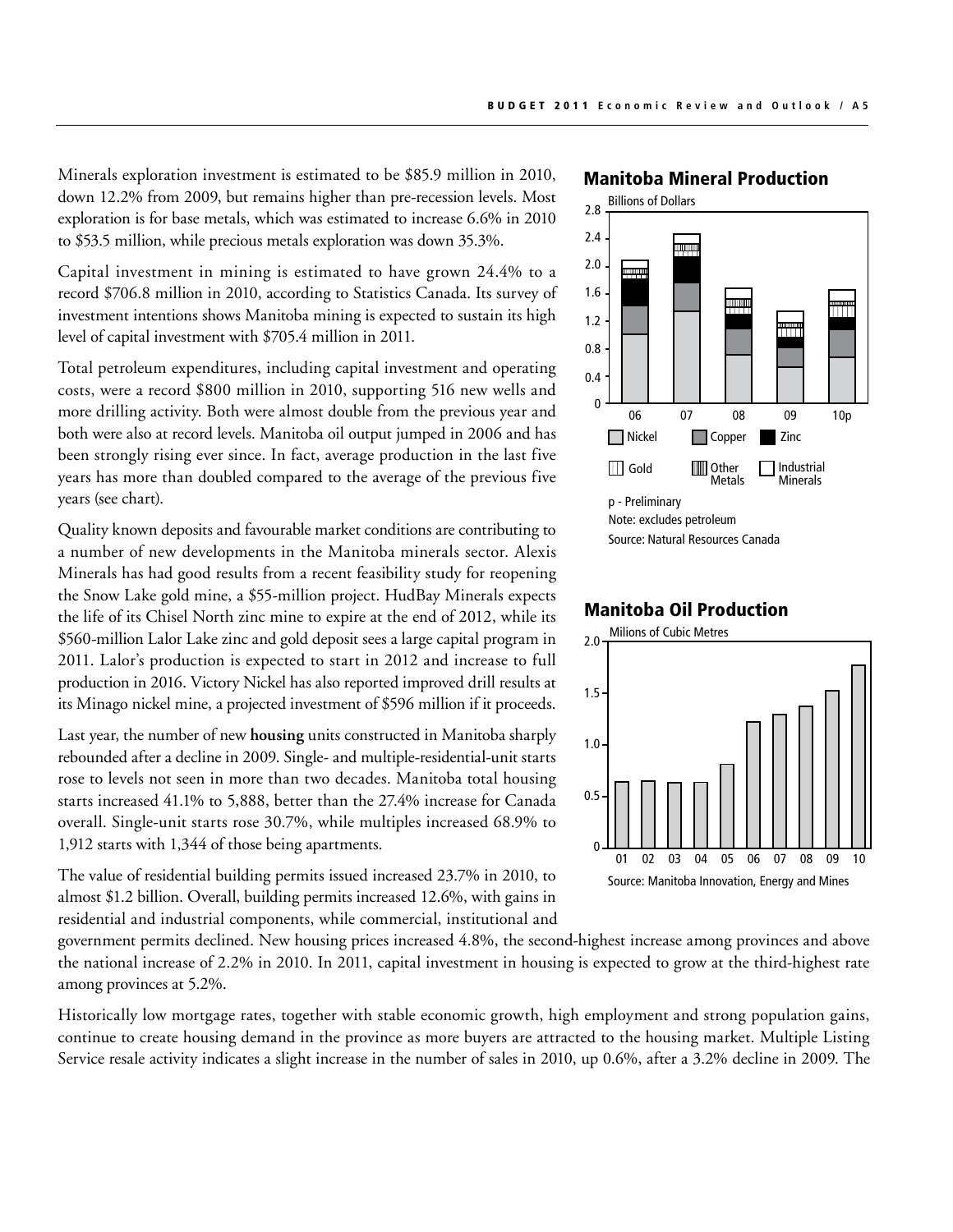

# Manitoba Housing Starts

average home price in 2010 advanced 10.3% following a 2009 gain of 5.8%, returning to the double-digit gains of the previous six years.

Population growth, particularly through the Provincial Nominee Program, has increased demand for accommodation services in Manitoba. As a result, Winnipeg had a vacancy rate of 0.8% in 2010 (1.1% in 2009), and the housing market is reflecting the trend in demand for rental units. Over the last five years, 1,165 apartment units were started in Manitoba; on an average annual basis, this compares to 635 units on average in the previous five years.

Manitoba housing affordability improved even as house prices increased because of growing incomes. According to RBC Economics Research, Manitoba's housing affordability index eased in the fourth quarter of 2010, the province remained among the only two markets in Canada where affordability stands below the long-term averages for all housing categories.

For 2011, Canada Mortgage and Housing Corporation forecast housing starts to decline in eight provinces. For Manitoba, the total number of housing starts moderated to 5,350 units, a 9.1% decrease from the record set in 2010, but still high by historical standards. Single-detached housing starts are expected to decline 8.2% to 3,650, while multiple starts are expected to decline 11.1% to 1,700 units. Total starts in 2012 are projected to increase 0.9% to 5,400. Average residential resale prices are projected to grow 3.9% in 2011 to \$230,700 and increase 1.7% in 2012 to \$234,700.

**Retail trade** in Manitoba grew 5.5% in 2010, ranked third highest among provinces and better than the national average of 5.1%. Growth in retail activity has been robust over the past five years, increasing at a 4.9% annual average rate, and ranked second.

A rebound in used and new car dealer sales drove a 14.1% increase in the value of motor vehicle sales. The number of new vehicles sold increased 3.1% in 2010, recovering from a decline in 2009. Increased fuel prices contributed to gasoline station sales rising 10.9% in 2010. Furniture and home furnishing store sales gained 6.7%. Bolstering growth was food and beverage, the largest sector, up 2.6%, as well as general merchandise and department store sales, with a 2.2% gain.

Relatively healthy balance sheets and confidence of Manitoba consumers contributed to the strong recovery in retail sales. Debt is low compared to the national average and debt servicing is correspondingly more manageable. Consumer debt per capita for Manitoba was \$20,463 in 2009 compared to Canada's at \$30,978, according to the Institute of Chartered Accountants of Manitoba. Statistics Canada indicates Manitoba's debt service to disposable income ratio was among the lowest compared to other provinces at 5.9% in 2009, while Canada's was 7.4%. TD Economics reports that debt accumulation in Manitoba has been slow. The debt-to-asset ratio, debt-service

#### Manitoba Retail Sales by Type



Source: Statistics Canada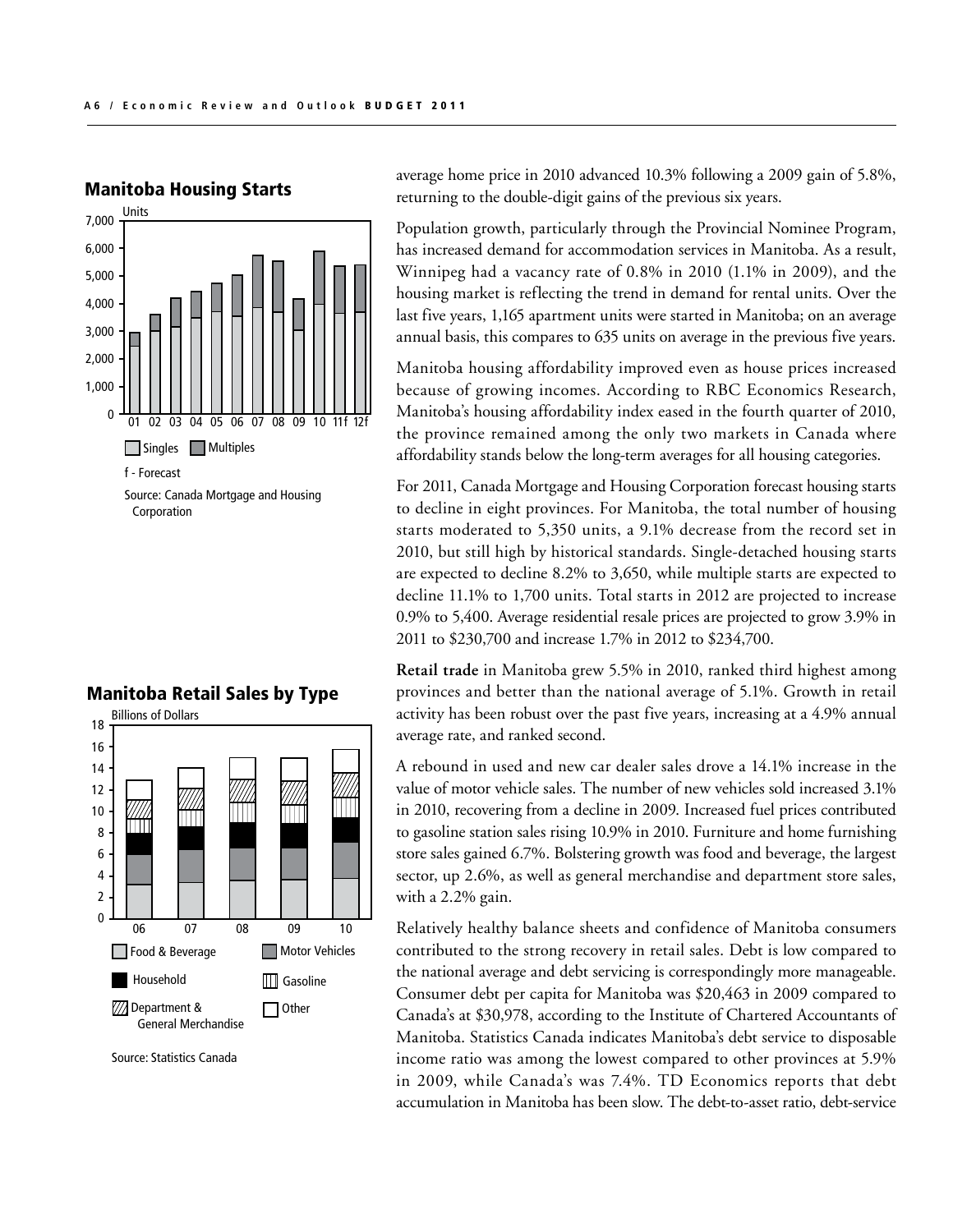ratio and share of vulnerable households were the lowest among regions last year, making Manitoba households the least financially vulnerable in Canada.

**Labour market** conditions are improving around the world following the recession. The Canadian market substantially improved with the total number of jobs now back above the pre-recession level. The unemployment rate has dropped from 8.3% in 2009 to 8.0% in 2010, but remains above the five-year average (6.7%).

Manitoba's labour market was resilient during the global downturn. In 2009, total employment in Manitoba was virtually flat at just over 608,000 workers. On average in 2009, employment in Manitoba fell by 200 jobs, but this compares favourably to a loss of 274,300 jobs in Canada.

Starting in January 2010 and through most of the year, the number of jobs in the province surged. As a result, provincial employment increased by 21,100 jobs since December 2009 (see chart). On an annual basis, the province generated 11,500 jobs in 2010, a 1.9% increase and the best growth in eight years. Relative to other provinces, Manitoba's employment growth was third highest.

Manitoba's service sector employment, which accounts for 77% of total employment, increased by 8,400 jobs in 2010, while the goods sector employment increased by 3,100 jobs. Provincial manufacturing employment sharply improved in 2010, recouping all of the losses experienced in 2009.

Supported by positive demographic and economic fundamentals, Manitoba's labour force expanded by 13,100 workers in 2010, the best growth since 2002 and follows a gain of 6,800 in 2009. The labour force participation rate, which shows the share of working age population engaging in the labour market activity, rose to record 69.6% in 2010, the third highest among provinces and above the national average. As a result, the unemployment rate marginally increased in 2010 to 5.4%, the second lowest among provinces.

So far in 2011, Manitoba's employment has increased 1.9%, or 11,400 jobs, relative to the same period in 2010. Full-time employment is up 2.1% while part-time employment is up 0.7%. The labour force has expanded 1.7%. With employment gains outpacing the labour supply, Manitoba's unemployment rate has fallen to average 5.3%, the lowest among provinces.

The labour market outlook for Manitoba, based on the Manitoba Finance survey of economic forecasters, indicates that the current momentum will flow into 2012. Employment is expected to increase 1.5% in both 2011 and 2012. The unemployment rate is expected to decline to 5.1% in 2011 and to 4.9% in 2012.

#### Total Employment Index, Manitoba and Canada



Source: Statistics Canada



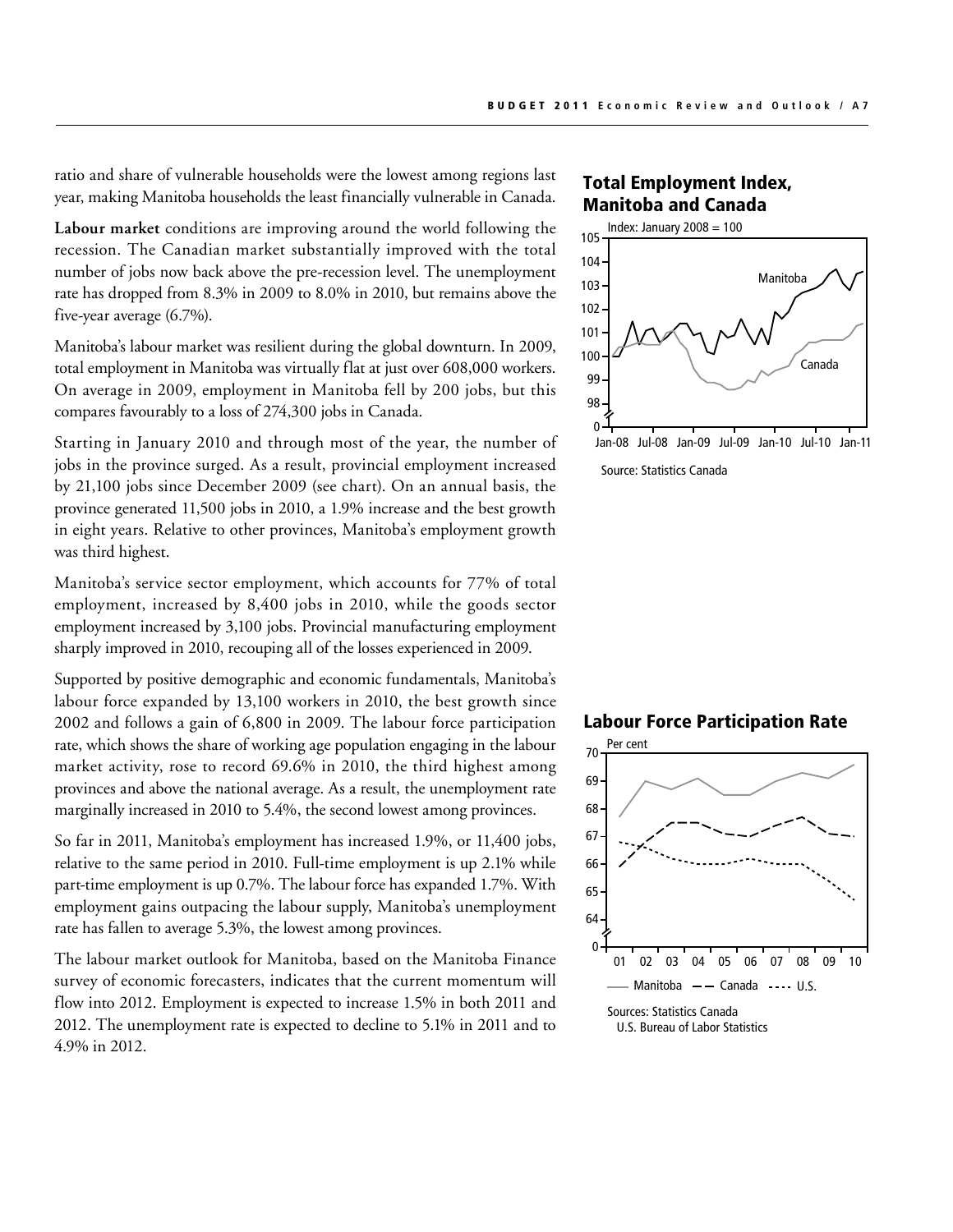

#### Private and Public Capital Investment

In 2010, total **capital investment** in Manitoba grew at a strong pace and increased 10.4%, the fourth-best growth in Canada. Manitoba also has the best record for consistent growth in capital investment of all provinces with only one year of decline in the past 20 years.

Private investment posted strong growth over the past several years, and increased 3.6% in 2010. Public investment increased by an estimated 25.2% in 2010, supporting economic activity through province-wide infrastructure investment.

From 2005, Manitoba's capital investment grew on average 9.4% annually, second best among the provinces. By comparison, Canada's investment growth was 4.3% per year. Over the same period, private capital investment grew 6.3% per year, second best among the provinces, and above Canada's growth rate of 2.3%. Manitoba's public sector investment growth averaged 16.9%, second best among the provinces, and above the national increase of 12.4%.

For 2011, Statistics Canada estimates Manitoba's capital investment will increase by 1.1%, to a record of \$10.8 billion. Private sector capital spending

in Manitoba is expected to reach \$6.9 billion in 2011, a 0.6% increase over 2010, and public investment is expected to grow 1.9%.

By industry, manufacturing investment is expected to post the strongest growth with a 29.4% expected increase in 2011 following a 7.8% increase in 2010. Manitoba manufacturers are expected to increase spending on machinery and equipment by 32.1% in 2011 up from a 9.2% increase in 2009. This bodes well for productivity gains over the medium term.

Other areas of investment growth in 2011 include housing (5%), and health care and social assistance (18%). Utility investment in 2010 grew 49%, and is expected to maintain this high level of investment of \$1.4 billion in 2011. Mining, oil and gas investment more than doubled in the past five years to over \$700 million in both 2010 and 2011. With the completion of the new Winnipeg airport, declines are expected in transportation and warehousing services (-14%). Created: Tues, 22 March, 2011

A large number of **major investment projects** are under way in 2011, including continuation of the Wuskwatim hydro-electric dam, and refurbishment of Manitoba Hydro's infrastructure throughout the province. Work on the Canadian Museum of Human Rights (\$310 million) continues with an expected completion date in 2012. CentrePort (\$212 million), Manitoba's inland port and free trade zone, moves forward with land sales for business development. As well, work has begun on the Disraeli Bridges, a \$195-million investment in infrastructure and planned for completion in 2013. Standard Aero and GE will invest \$50 million in an engine testing plant, greatly expanding the capacity and scope of the Winnipeg facility. Construction of Winnipeg's new football stadium at the University of Manitoba will add \$190 million of capital investment in the province.

Manitoba's **exports** to foreign markets sharply improved through the course of 2010, but are down slightly compared to 2009. Global dynamics have contributed to significant industrial and market shifts in Manitoba's exports. During the global recession, weakness in the U.S. and European markets as well as weather-related events weighed down demand in key exports, but strength in other important industries and in several other countries, particularly developing Asia, offset much of the decline.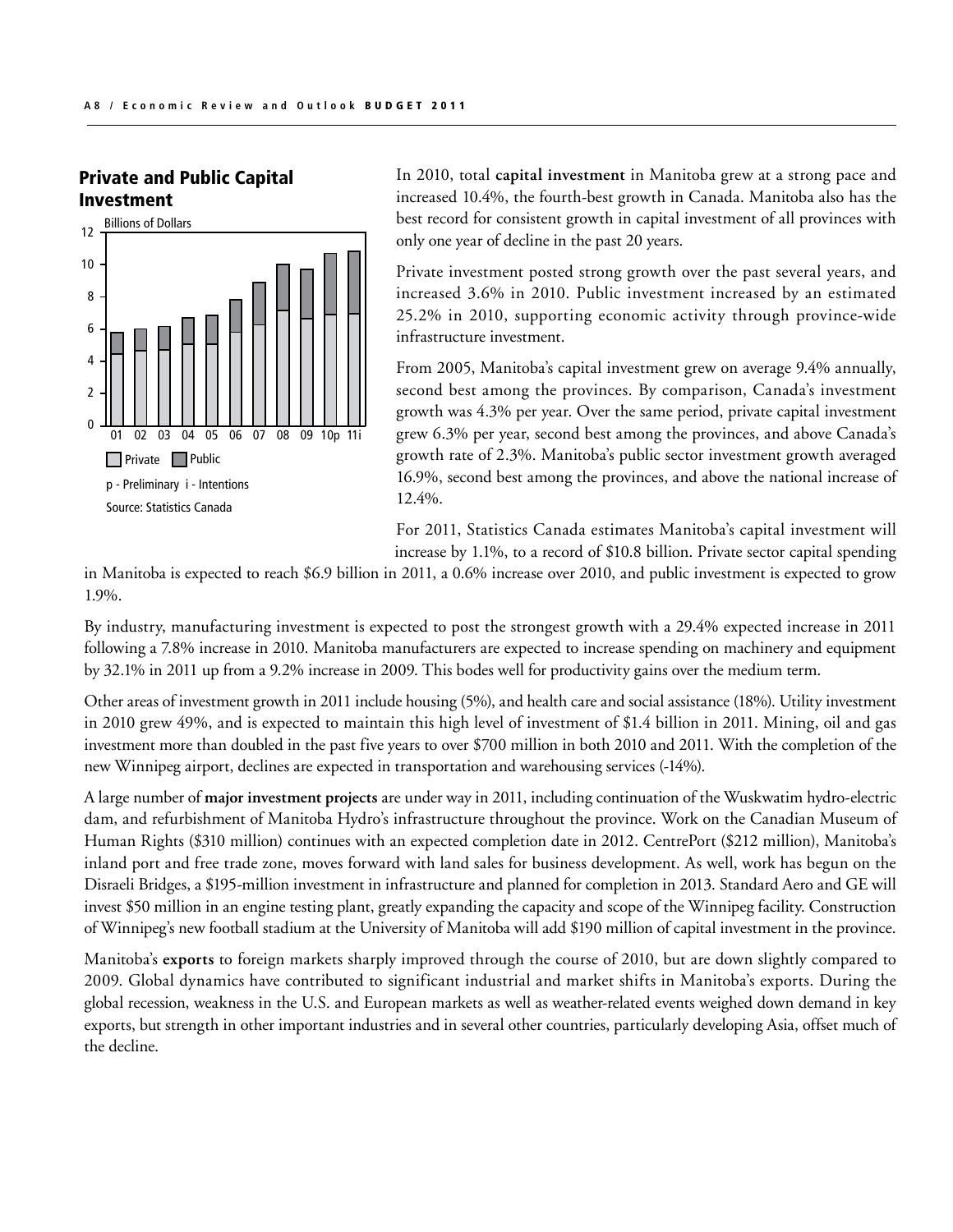Manitoba exports declined 2.9% in 2010, after an 18.5% contraction in 2009. While Manitoba's exports did not rebound like Canada's 11.7% increase in 2010, Manitoba did not suffer the same level of contraction in 2009, ranking second best among provinces and tied with Quebec. Exports to the U.S. decreased 7.5%, while non-U.S. exports gained 6.8% in 2010 (see table).

Steadily recovering markets increased demand for base metals, with nonferrous metals (smelting and refining) increasing 11.3% and contributing the largest dollar value gain among industries in 2010. China became Manitoba's largest buyer of base metals in 2010. Base metal sales increased substantially to other parts of Asia, including Singapore, Taiwan, South Korea and Hong Kong.

Manitoba's exports increased over 2010, showing sharp improvements in sales over the last four quarters (see chart). For non-U.S. markets overall, fourth quarter exports were up 42% in 2010 compared to the same quarter in 2009. Exports to China (+18%), Japan (+10%), and Mexico (+22%) substantially increased in the fourth quarter of 2010. While exports to the U.S. still declined 1.8% in the fourth quarter, it was the smallest contraction of the year. Many industries were boosted in the fourth quarter of 2010, including crops (wheat, oilseeds and soybeans), agricultural equipment, and fertilizer. Heavy-duty truck exports more than doubled compared to the fourth quarter of 2009.

Manitoba has been successful in finding new markets for its products. Ten years ago, non-U.S. markets constituted 21.5% of total exports. In 2010, that proportion had risen to 35.7%, well above the 25.3% non-U.S. share for Canada. The U.S. remains an important trading partner to Manitoba, comprising almost two-thirds of export destinations.

Export Development Canada forecasts Manitoba exports to turn around in 2011, with a projected 6% increase from gains based in all industries. 2011 is projected to benefit from higher value and volume of crude oil exports, electricity demand in a recovering U.S. market, ramped-up production in aerospace, and improved base metal prices.

Manitoba's **population** in 2010 was estimated at 1,235,412 persons, fifth largest among provinces, based on the July 1 official population estimate.

Manitoba's population grew by 15,850 persons in 2010, the largest year-over-year increase in 39 years, and the 1.3% annual growth rate was ahead of the national increase.

Manitoba's population continues to increase, and on January 1, 2011 was estimated at 1,243,653, up 16,915 persons from January 2010. Net migration reached 11,315 persons in 2010, the largest increase since 1971 and was helped by the continual slowing of net interprovincial out-migration.  $cc$  17/1 and was helped

## **Top 10 Manitoba Export Destinations, 2010**

|                         | Percentage change |
|-------------------------|-------------------|
| 1. United States        | $-7.5$            |
| 2. China                | 5.5               |
| 3. Japan                | 16.4              |
| 4. Mexico               | 28.0              |
| 5. Hong Kong            | 12.0              |
| 6. South Korea          | 59.9              |
| 7. Taiwan               | 47.3              |
| 8. United Arab Emirates | 42.9              |
| 9. United Kingdom       | $-9.6$            |
| 10. Bangladesh          | 20.2              |
| Others                  | $-5.9$            |
| Total                   | $-2.9$            |
|                         |                   |

Source: Statistics Canada

#### Manitoba Exports, Quarterly Year-over-year Change

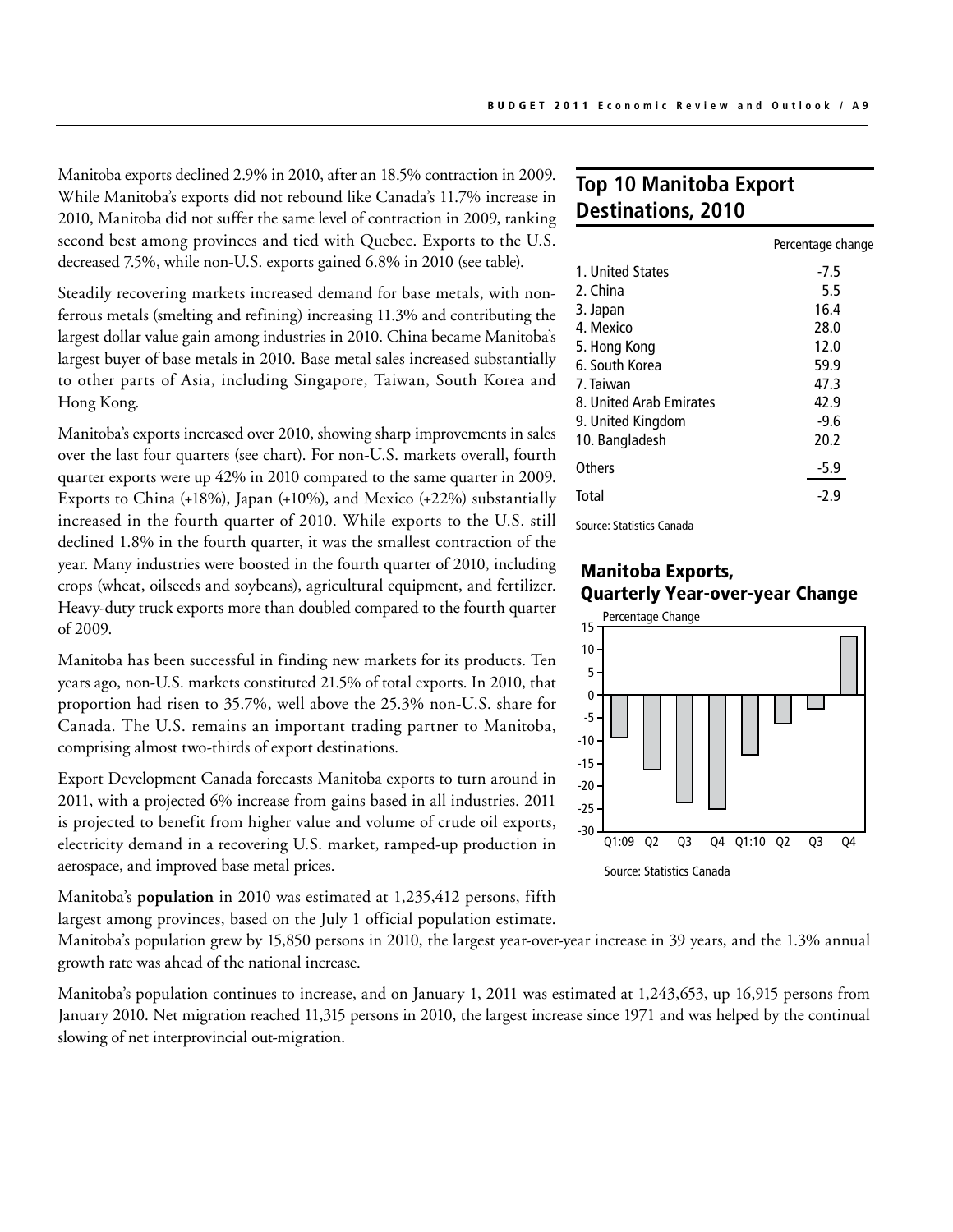

#### Manitoba Population

Manitoba's population growth has been positive over the last decade, growing on average by 8,800 persons per year, more than double the average 4,200 persons per year in the previous decade. Over the last five years, population increased on average by 11,400 persons annually. Shown by the median age, Manitoba's population is getting younger, as more Manitobans stay in the province, and this trend is expected to continue over the next decade.

As competition for skilled workers continues to increase, Manitoba has been very successful in attracting and retaining residents. A cornerstone to this achievement has been the Provincial Nominee Program and the ability to integrate and settle skilled international workers in the province. As a result, net international migration in 2010 was 13,760 persons, almost seven times the level in 1999.

Manitoba Finance's survey of demographic forecasters highlights an encouraging trend, with continued population increases of 1.3% in 2011 and 1.2% in 2012. Both of these increases are above the recent five-year average of 1.0% and almost four times the average annual increase of 0.3% in the 1990s.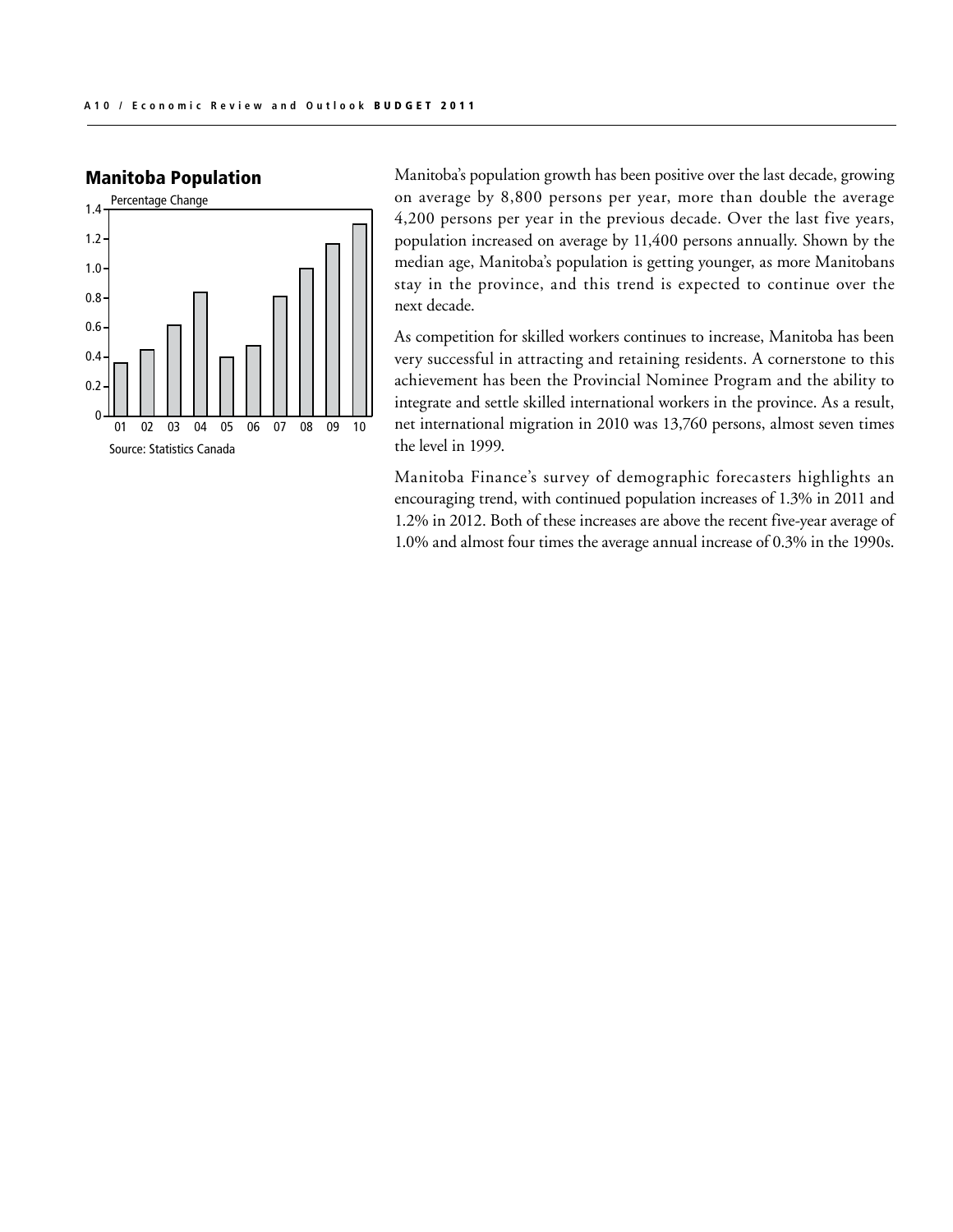## **NANITOBA OUTLOOK**

Based on the Manitoba Finance survey of economic forecasters, Manitoba's economy is expected to grow 2.7% in both 2011 and 2012, matching the national average in both years. Employment growth is expected to remain strong, growing at 1.5% annually in the next two years. Consumer prices are expected to remain in check, increasing 2.0% in both 2011 and 2012. Manitoba's population growth is expected to remain strong over the outlook period.

During the global recession and in the current expansion phase, economic activity in the province has been supported by strong population growth together with strengthening private and public investments. In the last six months of 2010, the momentum in Manitoba's production and export of both primary and manufactured goods has sharply increased.

This positive trend in Manitoba export sales is expected to continue into 2011 as growth in advanced economies stabilizes and demand for goods and services returns to historical trend growth. For the U.S. economy, in addition to an expected increase in business investment, the recently introduced government stimulus programs, including extending personal income tax cuts, should further buoy growth. Demand from developing Asia is expected to remain firm as China and India maintain a relatively fast growth.

| <b>Manitoba Outlook at a Glance</b>                                                                                                   |            |       |       |  |
|---------------------------------------------------------------------------------------------------------------------------------------|------------|-------|-------|--|
|                                                                                                                                       | 2010       | 2011f | 2012f |  |
|                                                                                                                                       | (% Change) |       |       |  |
| <b>Gross Domestic Product</b>                                                                                                         |            |       |       |  |
| Real                                                                                                                                  | 2.5        | 2.7   | 2.7   |  |
| Nominal                                                                                                                               | 5.0        | 5.5   | 4.5   |  |
| Employment                                                                                                                            | 1.9        | 1.5   | 1.5   |  |
| Unemployment Rate (%)                                                                                                                 | 5.4        | 5.1   | 4.9   |  |
| <b>CPI</b>                                                                                                                            | 0.8        | 2.0   | 2.0   |  |
| Population                                                                                                                            | 1.3        | 1.3   | 1.2   |  |
| f-Forecast                                                                                                                            |            |       |       |  |
| Sources: 2010: Statistics Canada and Manitoba Bureau of Statistics<br>2011 and 2012: Manitoba Finance, survey of economic forecasters |            |       |       |  |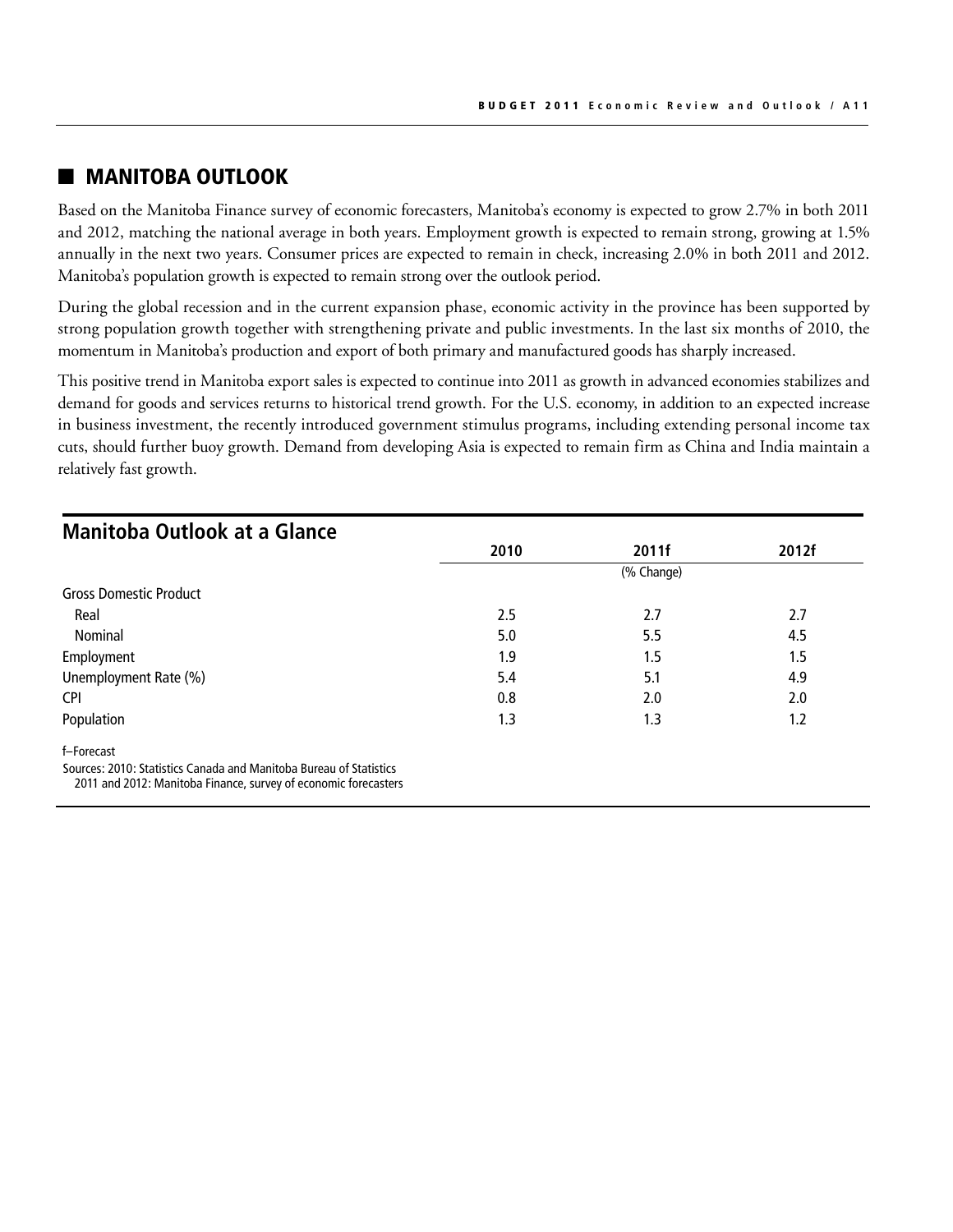## Manitoba Economic Statistics, 2006 to 2010

|                                 | 2006                       | 2007   | 2008   | 2009   | 2010   |
|---------------------------------|----------------------------|--------|--------|--------|--------|
|                                 | <b>Millions of Dollars</b> |        |        |        |        |
| <b>POPULATION</b>               |                            |        |        |        |        |
| July 1 (000's)                  | 1,184                      | 1,194  | 1,206  | 1,220  | 1,235  |
| <b>GROSS DOMESTIC PRODUCT 1</b> |                            |        |        |        |        |
| Nominal                         | 45,150                     | 48,903 | 51,065 | 50,990 | 53,528 |
| Real (\$2002)                   | 40,038                     | 41,119 | 41,965 | 41,928 | 42,974 |
| <b>SECTORS</b>                  |                            |        |        |        |        |
| Farm Cash Receipts              | 3,688                      | 4,344  | 4,801  | 4,882  | 4,819  |
| Crops                           | 1,275                      | 2,197  | 2,763  | 2,891  | 2,739  |
| Livestock                       | 1,787                      | 1,734  | 1,687  | 1,616  | 1,731  |
| <b>Direct Payments</b>          | 626                        | 413    | 350    | 376    | 349    |
| <b>Manufacturing Shipments</b>  | 14,862                     | 16,185 | 16,376 | 14,622 | 14,378 |
| Mining                          | 2,616                      | 3,081  | 2,528  | 1,979  | 2,497  |
| <b>Electric Power Sales</b>     | 1,697                      | 1,667  | 1,737  | 1,560  | 1,569  |
| <b>Export Sales</b>             | 702                        | 613    | 634    | 399    | 410    |
| Housing Starts (no. of units)   | 5,028                      | 5,738  | 5,537  | 4,174  | 5,888  |
| <b>Retail Trade</b>             | 12,874                     | 14,016 | 14,980 | 14,915 | 15,738 |
| New Car Sales (no. of units)    | 45,924                     | 47,099 | 48,029 | 43,995 | 45,355 |
| <b>FOREIGN EXPORTS</b>          |                            |        |        |        |        |
| <b>Total Exports</b>            | 10,195                     | 12,196 | 12,972 | 10,567 | 10,263 |
| U.S.                            | 7,671                      | 8,348  | 8,905  | 7,138  | 6,602  |
| <b>LABOUR MARKET</b>            |                            |        |        |        |        |
| Labour Force (000's)            | 615.2                      | 626.4  | 635.0  | 641.8  | 654.9  |
| Employment (000's)              | 588.5                      | 598.6  | 608.5  | 608.3  | 619.8  |
| Participation Rate (%)          | 68.5                       | 69.0   | 69.3   | 69.1   | 69.6   |
| Unemployment Rate (%)           | 4.3                        | 4.4    | 4.2    | 5.2    | 5.4    |
| Average Weekly Earnings (\$)    | 688.78                     | 729.15 | 749.59 | 771.29 | 786.35 |
| <b>INVESTMENT</b>               |                            |        |        |        |        |
| Total                           | 7,837                      | 8,903  | 10,008 | 9,694  | 10,699 |
| Private                         | 5,811                      | 6,267  | 7,166  | 6,657  | 6,898  |
| Public                          | 2,027                      | 2,635  | 2,842  | 3,037  | 3,801  |
| Non-residential                 | 6,042                      | 6,803  | 7,698  | 7,448  | 8,286  |
| Housing                         | 1,796                      | 2,099  | 2,310  | 2,246  | 2,413  |
| <b>CONSUMER PRICE INDEX</b>     |                            |        |        |        |        |
| $(hdex, 2002 = 100)$            | 108.7                      | 110.9  | 113.4  | 114.1  | 115.0  |
| <b>BANKRUPTCIES</b>             |                            |        |        |        |        |
| <b>Business</b>                 | 160                        | 102    | 103    | 65     | 68     |
| Farm                            | 36                         | 14     | 22     | 17     | 6      |
| Personal                        | 2,254                      | 2,041  | 2,025  | 2,443  | 1,994  |

1 2010 are preliminary estimates by Manitoba Bureau of Statistics Sources: Statistics Canada and Manitoba Bureau of Statistics Totals may not add due to rounding.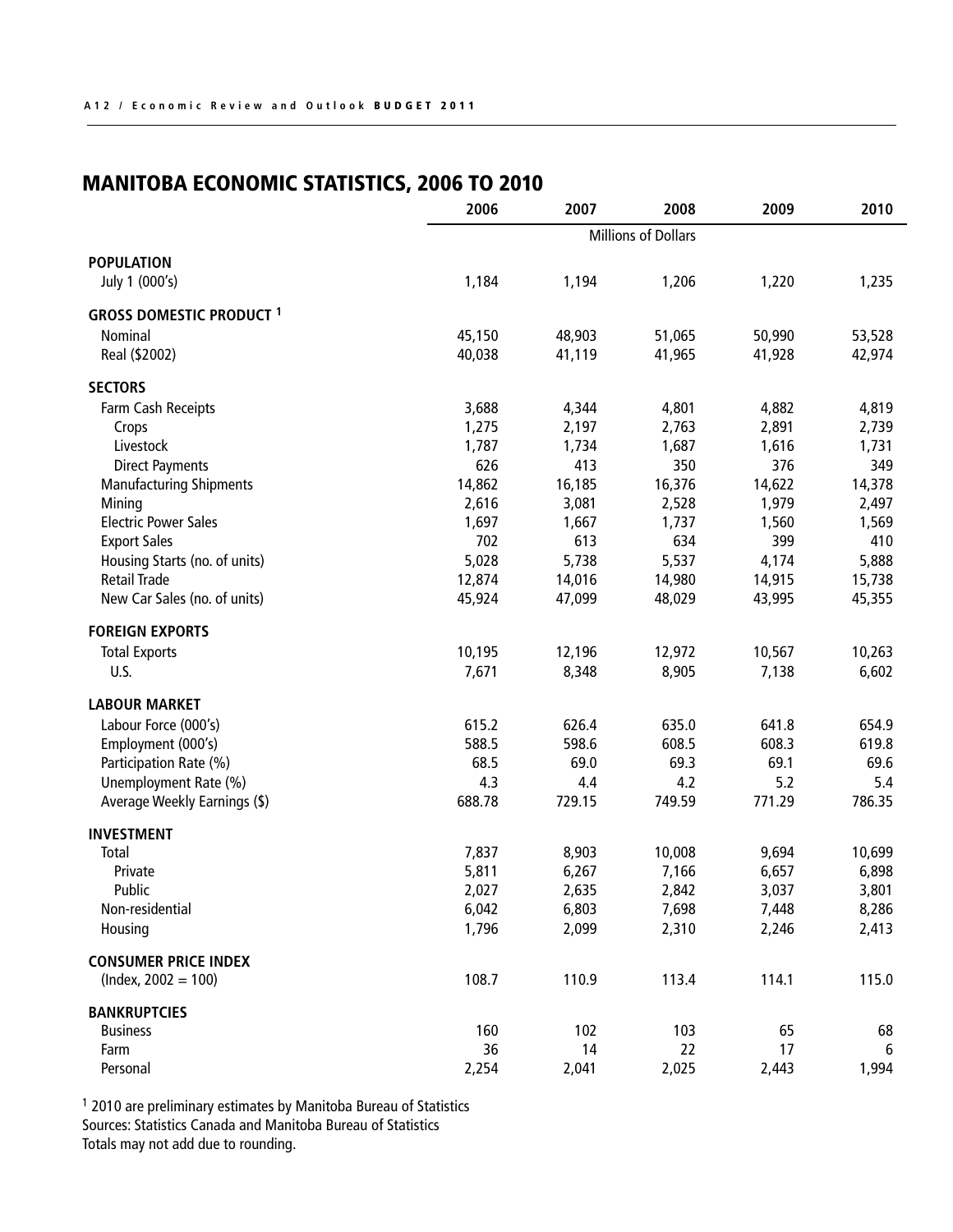| 2006                     | 2007    | 2008                     | 2009    | 2010    |                                           |
|--------------------------|---------|--------------------------|---------|---------|-------------------------------------------|
|                          |         | Annual Percentage Change |         |         |                                           |
|                          |         |                          |         |         | <b>POPULATION</b>                         |
| 0.5                      | 0.8     | 1.0                      | 1.2     | 1.3     | July 1 (000's)                            |
|                          |         |                          |         |         | <b>GROSS DOMESTIC PRODUCT<sup>1</sup></b> |
| 8.8                      | 8.3     | 4.4                      | $-0.1$  | 5.0     | Nominal                                   |
| 3.7                      | 2.7     | 2.1                      | $-0.1$  | 2.5     | Real (\$2002)                             |
|                          |         |                          |         |         | <b>SECTORS</b>                            |
| $-3.3$                   | 17.8    | 10.5                     | 1.7     | $-1.3$  | Farm Cash Receipts                        |
| $-1.6$                   | 72.3    | 25.8                     | 4.6     | $-5.3$  | Crops                                     |
| $-1.7$                   | $-2.9$  | $-2.7$                   | $-4.2$  | 7.1     | Livestock                                 |
| $-10.4$                  | $-34.1$ | $-15.1$                  | 7.2     | $-7.0$  | <b>Direct Payments</b>                    |
| 8.6                      | 8.9     | 1.2                      | $-10.7$ | $-1.7$  | <b>Manufacturing Shipments</b>            |
| 66.0                     | 17.7    | $-17.9$                  | $-21.7$ | 26.2    | Mining                                    |
| $-5.5$                   | $-1.8$  | 4.2                      | $-10.2$ | 0.5     | <b>Electric Power Sales</b>               |
| $-14.2$                  | $-12.6$ | 3.4                      | $-37.0$ | 2.6     | <b>Export Sales</b>                       |
| 6.3                      | 14.1    | $-3.5$                   | $-24.6$ | 41.1    | Housing Starts (no. of units)             |
| 4.1                      | 8.9     | 6.9                      | $-0.4$  | 5.5     | <b>Retail Trade</b>                       |
|                          |         |                          | $-8.4$  |         |                                           |
| $-1.2$                   | 2.6     | 2.0                      |         | 3.1     | New Car Sales (no. of units)              |
|                          |         |                          |         |         | <b>FOREIGN EXPORTS</b>                    |
| 9.6                      | 19.6    | 6.4                      | $-18.5$ | $-2.9$  | <b>Total Exports</b>                      |
| 10.0                     | 8.8     | 6.7                      | $-19.8$ | $-7.5$  | U.S.                                      |
|                          |         |                          |         |         | <b>LABOUR MARKET</b>                      |
| 0.8                      | 1.8     | 1.4                      | 1.1     | 2.0     | Labour Force (000's)                      |
| 1.2                      | 1.7     | 1.7                      | 0.0     | 1.9     | Employment (000's)                        |
| $\overline{\phantom{a}}$ |         |                          |         |         | Participation Rate (%)                    |
| $\overline{\phantom{m}}$ |         |                          |         |         | Unemployment Rate (%)                     |
| 3.0                      | 5.9     | 2.8                      | 2.9     | 2.0     | Average Weekly Earnings (\$)              |
|                          |         |                          |         |         | <b>INVESTMENT</b>                         |
| 14.6                     | 13.6    | 12.4                     | $-3.1$  | 10.4    | Total                                     |
| 14.1                     | 7.9     | 14.3                     | $-7.1$  | 3.6     | Private                                   |
| 16.2                     | 30.0    | 7.8                      | 6.9     | 25.2    | Public                                    |
| 16.2                     | 12.6    | 13.2                     | $-3.2$  | 11.2    | Non-residential                           |
| 9.8                      | 16.9    | 10.0                     | $-2.8$  | 7.4     | Housing                                   |
|                          |         |                          |         |         |                                           |
|                          |         |                          |         |         | <b>CONSUMER PRICE INDEX</b>               |
| 2.0                      | 2.0     | 2.3                      | 0.6     | 0.8     | $(hdex, 2002 = 100)$                      |
|                          |         |                          |         |         | <b>BANKRUPTCIES</b>                       |
| 7.4                      | $-36.3$ | 1.0                      | $-36.9$ | 4.6     | <b>Business</b>                           |
| 38.5                     | $-61.1$ | 57.1                     | $-22.7$ | $-64.7$ | Farm                                      |
| $-10.1$                  | $-9.4$  | $-0.8$                   | 20.6    | $-18.4$ | Personal                                  |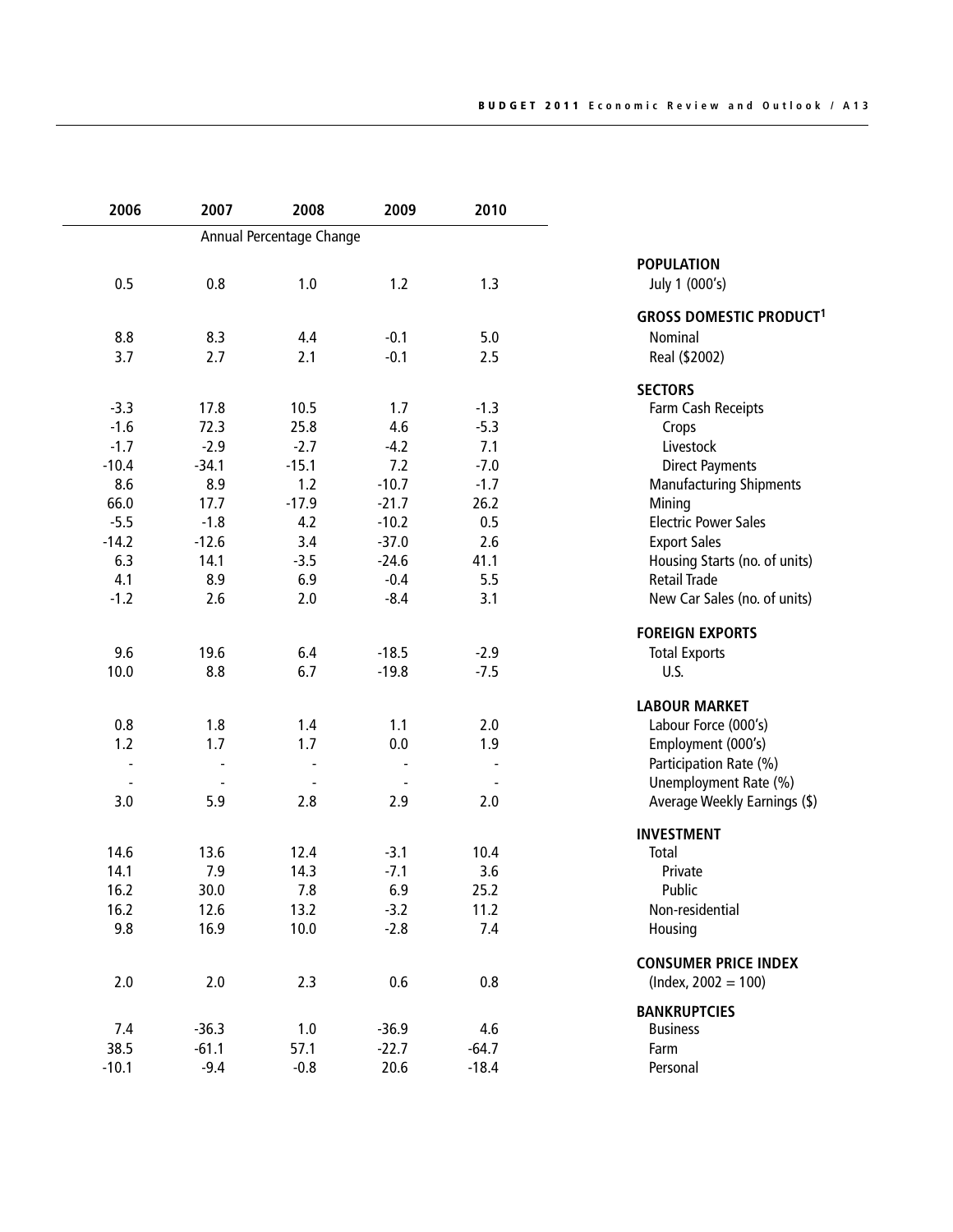## $\blacksquare$  Appendix 1: EXPANDING MANITOBA'S CAPACITY FOR INNOVATION

Innovation is one of the cornerstones of Manitoba's five-year economic plan. New ideas, new products, new processes, new markets, and new jobs – these are the things that build Manitoba's economy and provide a brighter future for all Manitobans.

More than ever before, innovation is the engine that drives economic growth. Globalization is leveling the international playing field. Changes in trade agreements and financial markets, along with technological advances in information and communications technology, have reduced or eliminated many of the barriers that once sheltered local industry from international competition. The new reality is that local firms must continually innovate, adapt and create new products and services to compete beyond regional borders.

Manitoba has worked hard over the past decade to build capacity for innovation in our economy. When the first *Action Strategy for Economic Growth* was released in 2003, support for research and innovation was a key feature of Manitoba's overall plan. Based on the recommendations of the Premier's Economic Advisory Council, the strategy emphasized the importance of investments in research and innovation to build competitive advantage. This was supported by the introduction of the *Manitoba Innovation Framework*, which identified key actions to encourage and sustain innovation.

Manitoba's support for the initiatives outlined in the *Manitoba Innovation Framework* and *Manitoba's Action Strategy for Economic Growth* continue to show results. One of the key measures of innovation is productivity and Manitoba is a leader in real productivity growth. Over the last six years, Manitoba has seen the largest increase in labour productivity at 9.5% and more than double the national increase of 4.3%. That is the highest increase in Canada.

*Over the last six years, Manitoba has seen the largest increase in labour productivity at 9.5% and more than double the national increase of 4.3%*

**Manitoba Bureau of Statistics** 

Looking to the future, prospects for continued productivity growth are excellent. According to Statistics Canada, capital investment for machinery and equipment increased by 5.6% in 2010 and is expected to increase by another 6.9% in 2011. In the manufacturing sector, machinery and equipment investment spending is expected to grow even faster, going from 9.2% in 2010 to 32% in 2011.

Support for research and development (R&D) activity is another key indicator. Manitoba has one of the best R&D climates in Canada, with an extensive network of R&D facilities supporting innovation, commercialization and productivity growth. Since 1999, Manitoba's annual direct support for R&D has doubled, to almost \$40 million.

New and improved infrastructure is available to support innovation, including business incubators like Biomedical Commercialization Canada Inc. and the Eureka Project, new research centres like the Composites Innovation Centre and the Richardson Centre for Functional Foods and Nutraceuticals, and significant improvements at existing centres like the Industrial Technology Centre and the Food Development Centre.

Manitoba exporters benefit from a modern, well-established network of highways, railways, air and sea connections. New developments under way now will increase the already significant advantages Manitoba has to offer to companies looking to grow their international trade. One of these is CentrePort Canada, Manitoba's new 2,000 acre inland port and Canada's first Foreign Trade Zone. The Arctic Gateway Initiative, in which Manitoba is working with key stakeholders, including Russia and China, to help realize the Arctic's potential as a trade and economic development zone, is another.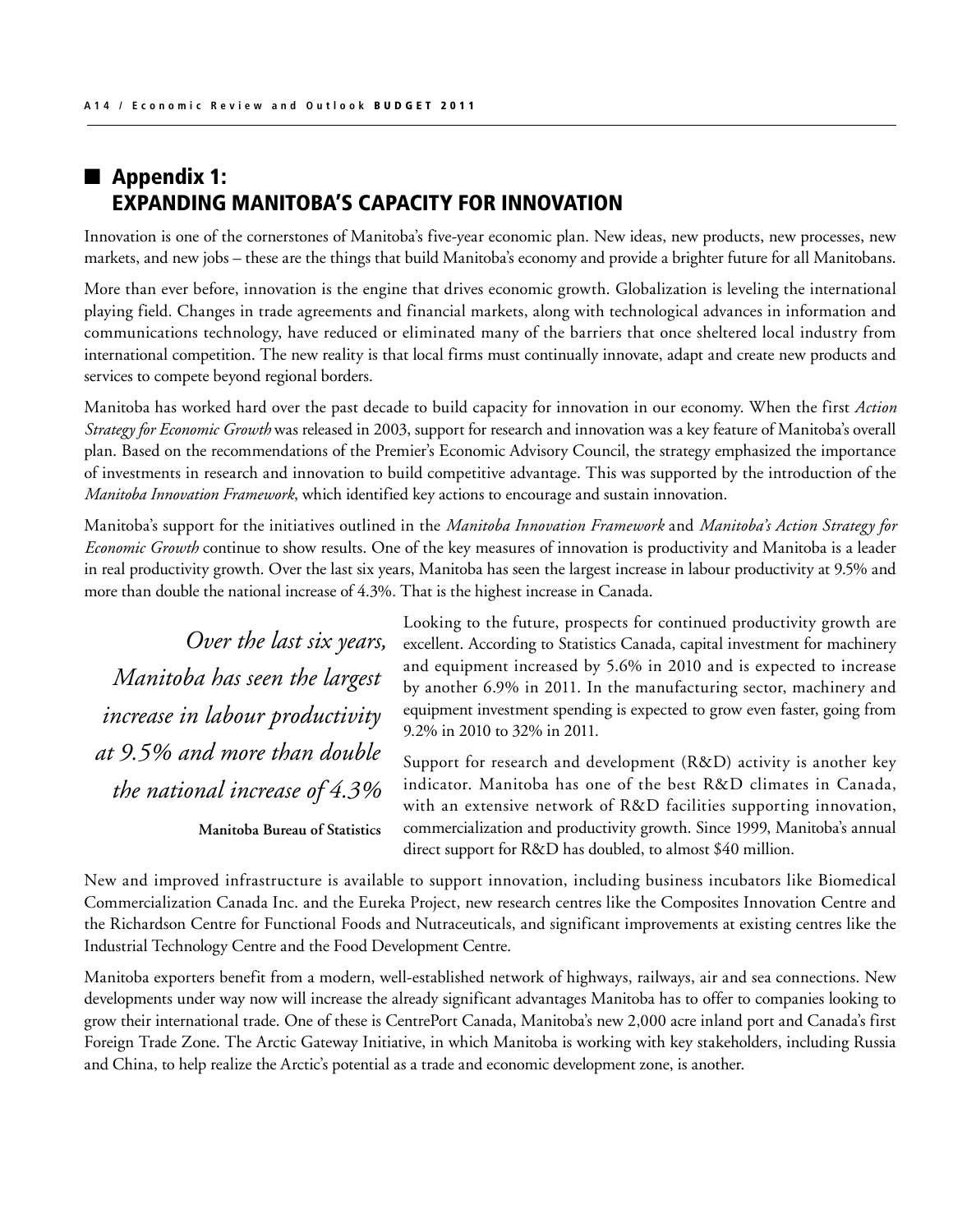## Building an Innovative Economy

Well-educated and technically skilled workers, a strong and collaborative research and development culture, entrepreneurial spirit and a supportive business environment are the building blocks of an innovative economy. Strategic investments in these areas over the years have laid the foundation for strong growth in the future.

#### **Building a Skilled Work Force**

An educated, skilled and motivated population is a critical part of Manitoba's competitive advantage. Investments supporting high-quality, affordable and accessible opportunities for education and training help build Manitoba's economy and secure a prosperous future for all Manitobans.

- • Since 1999, total provincial operating funding for Manitoba's colleges and universities has increased by more than 80% and the province has supported over \$800 million in capital investment for our post-secondary institutions.
- • Better funding for colleges and universities has been a key to keeping education affordable and accessible. Manitoba has the second-lowest college tuition fees in the country and the third-lowest university tuition fees. Enrolment in post-secondary institutions has increased by more than one-third since 1999.
- Manitoba's Tuition Fee Income Tax Rebate also helps encourage young people to live, work and build businesses in Manitoba by providing a 60% tuition rebate for all post-secondary graduates. Since 2007, \$19 million in rebates have been claimed and \$19 million is forecast to be claimed in 2010. Beginning in 2010, Manitoba students can claim a 5% advance on this rebate, providing immediate income assistance to students and saving them \$7.5 million annually.
- The number of active apprentices has more than doubled since 1999, and Manitoba has committed to continuing to create additional apprenticeship opportunities.

*Investments supporting high quality, affordable and accessible opportunities for education and training help build Manitoba's economy and secure a prosperous future for all Manitobans.*

- Manitoba recently announced \$6.4 million in new funding for technical vocational training. With every new innovation and high-tech invention, demand for skilled workers increases. This new funding will be used to increase opportunities and ensure the curriculum incorporates and directly relates to world-class, cutting-edge resources for students and professional staff.
- • To help more young Manitobans qualify for high-skilled jobs, the new Len Evans Centre for Trades and Technology was opened at the Assiniboine Community College in Brandon in 2010. This new high-tech, world-class training facility will accommodate more than 1,400 students and include more than 700 new apprenticeship spaces.
- • The University of Manitoba is undergoing a historic transformation of its campus. The new Engineering building, the Smartpark research and development park, and the Richardson Centre for Functional Foods and Nutraceuticals are already completed and a multi-building redevelopment program is under way which includes the construction of a completely new student residence.
- The new building housing the University of Winnipeg's Science Complex and Richardson College for the Environment is scheduled to open in 2011. This new state-of-the-art instructional facility will ensure that students who study in Manitoba have leading-edge educations that prepare them for the jobs of the future.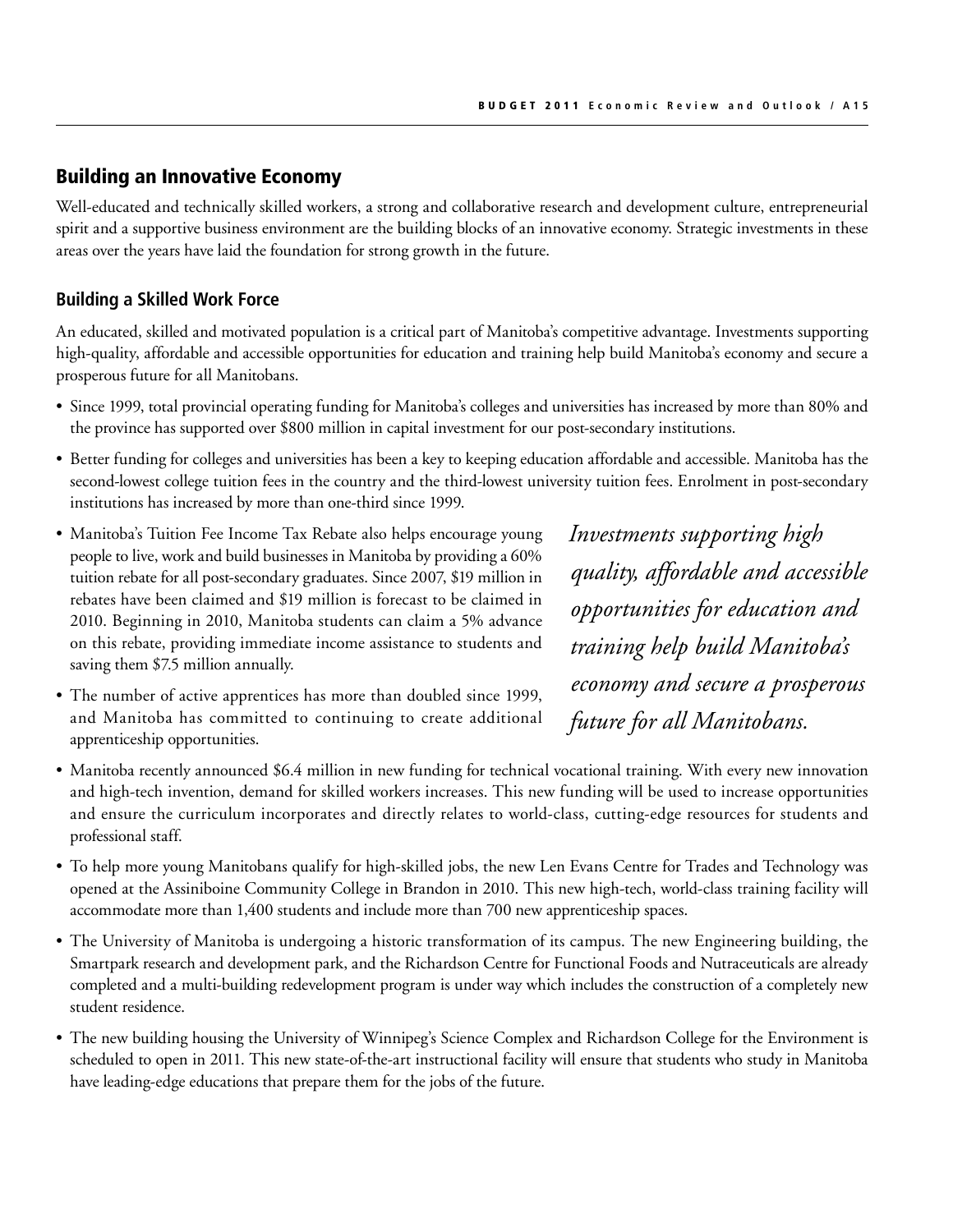• The University College of the North campus in The Pas is being renovated and expanded, including a library expansion, on-campus housing, a new child-care facility and a redeveloped student service centre. In Thompson, a new campus will expand the capacity of the college from 342 to 510 students, and apprenticeship spaces will increase from 48 to 150. The Thompson campus will also feature on-campus housing, a child-care centre, new library and learner support services, as well as ceremonial and elder space and other Aboriginal student services.

#### **Strengthening Research and Development**

Research and development are key elements in the capacity for innovation, but it is the transformation from research to practical application that really creates growth. Over the past decade, the Government of Manitoba has focused more on enhancing the capacity for innovation through building research infrastructure and encouraging investments in research and development. Building on that foundation, the future will see an increasing emphasis on the full range of commercialization activities, from the development of an idea to the successful marketing of the result.

The Manitoba Research and Innovation Fund (MRIF) was created to help increase the capacity of the province's universities, colleges, hospitals and other institutions to carry out important, world-class research and development. Since 2003, it has provided over \$90 million in research and innovation support for health and agriculture, technology and aerospace, cultural and new media industries, and alternative energy developments. Budget 2011 adds another \$1.5 million to MRIF.

- The Advanced Manufacturing Initiative encouraged industry to reduce waste and implement lean manufacturing principles, allowing manufacturers to increase productivity and become more profitable. Supported by funding of \$4.2 million under the Canada-Manitoba Economic Partnership Agreement, the Centre of Manufacturing Excellence Initiative will build on the success of the Advanced Manufacturing Initiative.
- • Manitoba's technology business incubators are integral elements of Manitoba's innovation and technology commercialization strategy. Biomedical Commercialization Canada Inc. and the Eureka Project are two such incubators which are providing hands-on assistance to Manitoba's future business successes. In total, these two incubators have graduated 11 companies and are currently providing hands-on mentoring assistance to 24 start-up and early-stage firms that are poised for future business success.
- The Composites Innovation Centre assists companies in developing, testing and commercializing composite materials and technologies for manufacturing industries. Since it was created in 2003, it has undertaken more than \$12 million in projects.
- • The \$10 million Concordia Hip and Knee Institute Strategic Research Initiative will enhance the capacity of the province's medical device industry to develop and commercialize specialized joint replacement technology. This is a unique collaborative effort where surgeons and professional engineers work side by side in developing, testing and assessing novel solutions under controlled laboratory environments and in clinical trial.
- • Manitoba is partnering with the Government of Canada to accelerate innovation under Growing Forward, a strategic framework for agriculture and food, which will make available up to \$39.2 million in support of innovation between 2009/10 and 2012/13.
- The Richardson Centre for Functional Foods and Nutraceuticals unites researchers from a variety of disciplines, along with industry partners to study bioactive compounds in prairie crops and develop functional foods and nutraceuticals.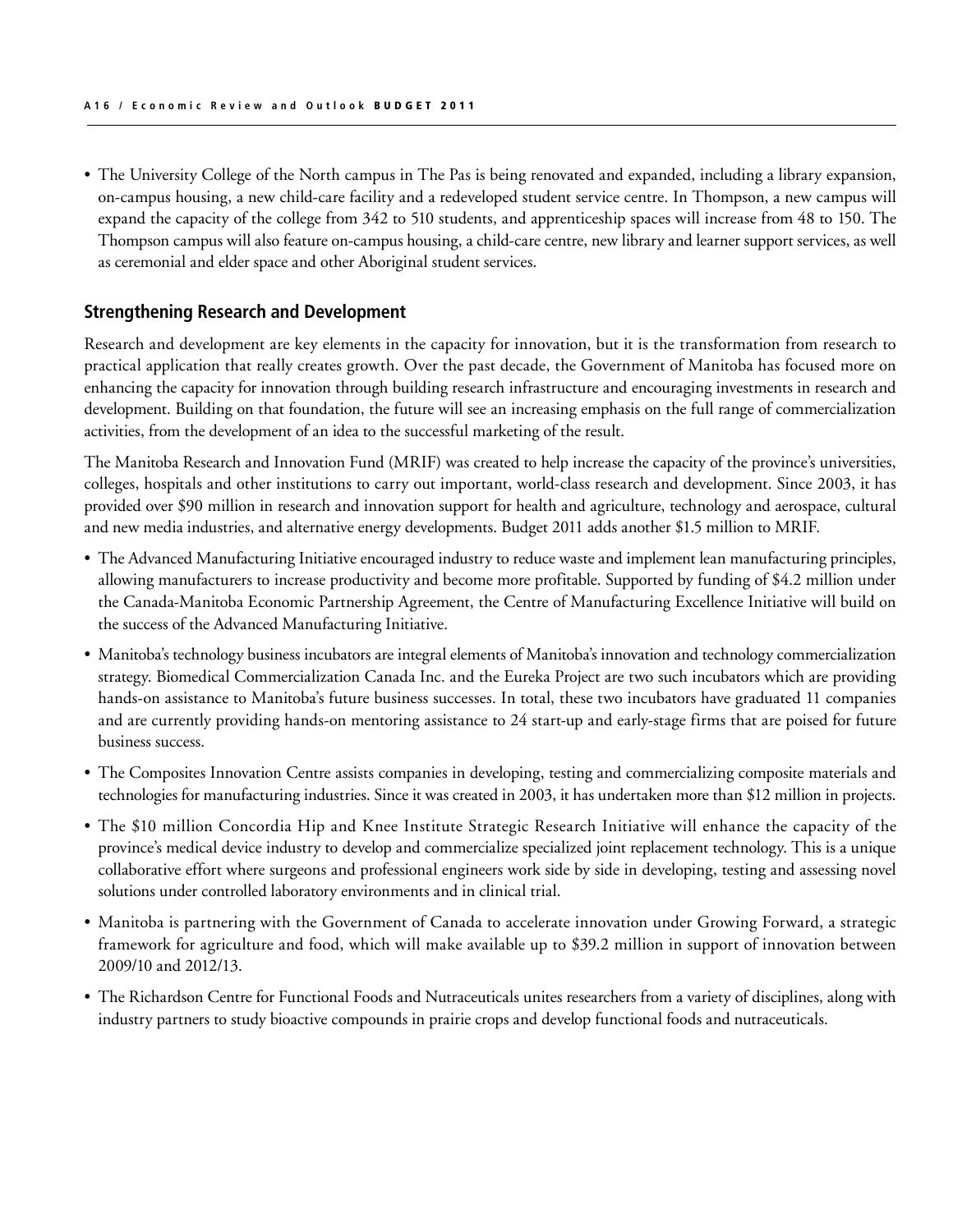- • The Food Development Centre in Portage la Prairie is being expanded with the support of the federal and provincial governments to provide additional resources to innovators engaged in food and ingredient development. In 2009/10, the Food Development Centre has helped to develop 48 new food products and completed nutritional analysis for 351 products.
- • A Strategic Innovation Grant to the Prairie Agricultural Machinery Institute is supporting agricultural research, development, and testing of farm equipment and technology aimed at enhancing the productivity and income of Manitoba's agricultural producers.
- Prairie Pulp and Paper is using \$400,000 in Advancing Agri-Innovation funding to take its new non-wood products to the market evaluation phase, moving the company closer to its decade-long dream of mass-producing paper from flax and cereal by-products.
- • Schweitzer-Mauduit Canada used \$385,000 of Advancing Agri-Innovation funding for equipment that transforms lowvalue flax shives into biomaterials. This new product line is helping the company access higher value markets so it can keep jobs in Carman, Winkler and Treherne.

#### **Creating a Supportive Environment**

Just as important as having the right people and the right ideas is having the right environment to support the translation of ideas into commercially successful ventures. Fostering the right environment requires a combination of well-designed funding supports and tax measures, along with a business culture that encourages collaboration and celebrates success. In Manitoba, the after-tax cost of one dollar of R&D expenditure in 2011 is just 46 cents.

- The R&D Tax Credit was increased from 15% to 20% in 2005 and has been enhanced, making it refundable for corporations that incur prescribed expenditures in Manitoba after 2009, under an eligible contract with a qualifying Manitoba research institute.
- The tax credit for in-house R&D is also now partly refundable: onequarter in 2011 and one-half starting in 2012. In total, R&D Tax Credit benefits will increase from \$22 million to \$35 million annually with these improvements.

 *In Manitoba, the aftertax cost of one dollar of R&D expenditure in 2011 is just 46 cents.*

- • The refundable portion of the Manufacturing Investment Tax Credit was increased to 70% in 2008.
- • The annual approval limit for the Small Business Venture Capital Tax Credit was doubled from \$16.7 million to \$33.0 million in 2009.
- The Corporation Capital Tax was eliminated for manufacturers and processors in 2008 and general Corporation Capital Tax was eliminated as of December 31, 2010.
- • The Small Business Corporation Income Tax was also eliminated on December 1, 2010.
- The Co-op Education and Apprenticeship Tax Credit provides incentives up to \$2,500 per eligible employee to employers who offer work experience to young Manitobans. Eligible hires include co-op students and graduates, apprentices and newly certified journeypersons.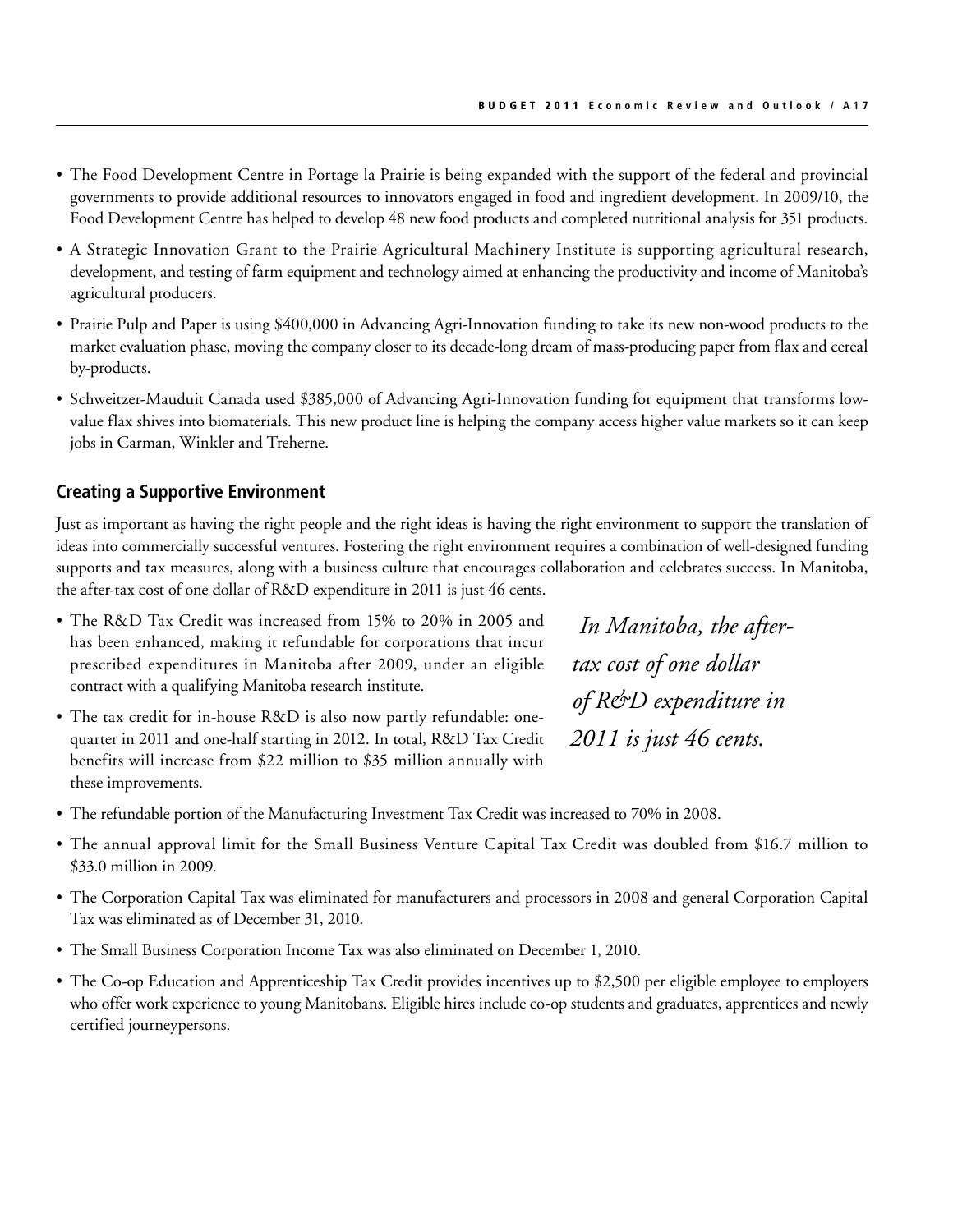- The total Green Energy Equipment Tax Credit on geothermal heating systems is increased from 10% to 15%, effective for installations after April 12, 2011. The tax credit for Manitoba manufacturers of qualifying geothermal heat pumps will increase from 5% to 7.5%. The tax credit for purchasers of qualifying made-in-Manitoba geothermal heat pumps installed in Manitoba will also increase from 5% to 7.5%.
- • In 2008, the government introduced the Interactive Digital Media Tax Credit. Budget 2010 extended the credit for another three years and improves access to the credit.
- To attract and encourage the expansion of small, innovative financial institutions in Manitoba, banks with taxable paid-up capital under \$4 billion will be exempt from the 3% capital tax, commencing with taxation years ending after April 12, 2011. This will provide Manitoba companies with access to more diverse sources of capital for growing their businesses.

It is also important for the government to provide a solid infrastructure to facilitate business activity. This is why Manitoba has established the Manitoba Business Gateway, a single-window solution to provide access and referrals to a wide array of business and employment information and services including how to start a business, permits and licenses, financial programs, business planning, recruiting, training and managing employees, business expansion and growth, interprovincial and international export opportunities and more, including new innovative online services such as BizPal and TAXcess.

#### Renewing the Commitment

With the *Five-Year Economic Plan* entering its second year, the time is right to renew the commitment to supporting innovation as a key driver of future growth. As the effects of the global recession fade, renewed economic growth based on innovation will allow businesses to hire employees and provide investors with returns, and enable governments to manage public resources and deliver essential services. Manitobans have the ideas, the ability and the drive to make Manitoba the province of choice for

*The next stage of Manitoba's innovation strategy will be business-oriented and focused on promoting the successful commercialization of new ideas.* innovators and inventors who create new ideas as well as the entrepreneurs and investors who turn ideas into action.

In 2009, the Manitoba Innovation Council was created to bring together people with diverse backgrounds in research, business and government to work on developing and implementing a plan to achieve this goal. The Council has been working diligently to provide advice to the government on a new innovation action plan, including new investments and a new single-window approach to delivering the government's innovation, entrepreneurship and business development programs.

The next stage of Manitoba's innovation strategy will be business oriented and focused on promoting the successful commercialization of new ideas. It will prioritize support in market sectors where Manitoba has a global competitive advantage and/or existing infrastructure to build momentum and support investments over the long term in sectors like green energy. In Manitoba, research and development is already under way on a wide range of new energy technologies ranging from biomass projects that turn agricultural waste into fuel to wind energy, hydrogen-fueled buses, plug-in electric vehicles and more.

Manitoba will increase its emphasis on exploring partnerships and networking by strengthening the links between research agendas and market requirements. The province will also continue to work to increase access to capital, striving to strike the appropriate balance between public investments that support investors directly and those that provide incubation or technical expertise through market channels.